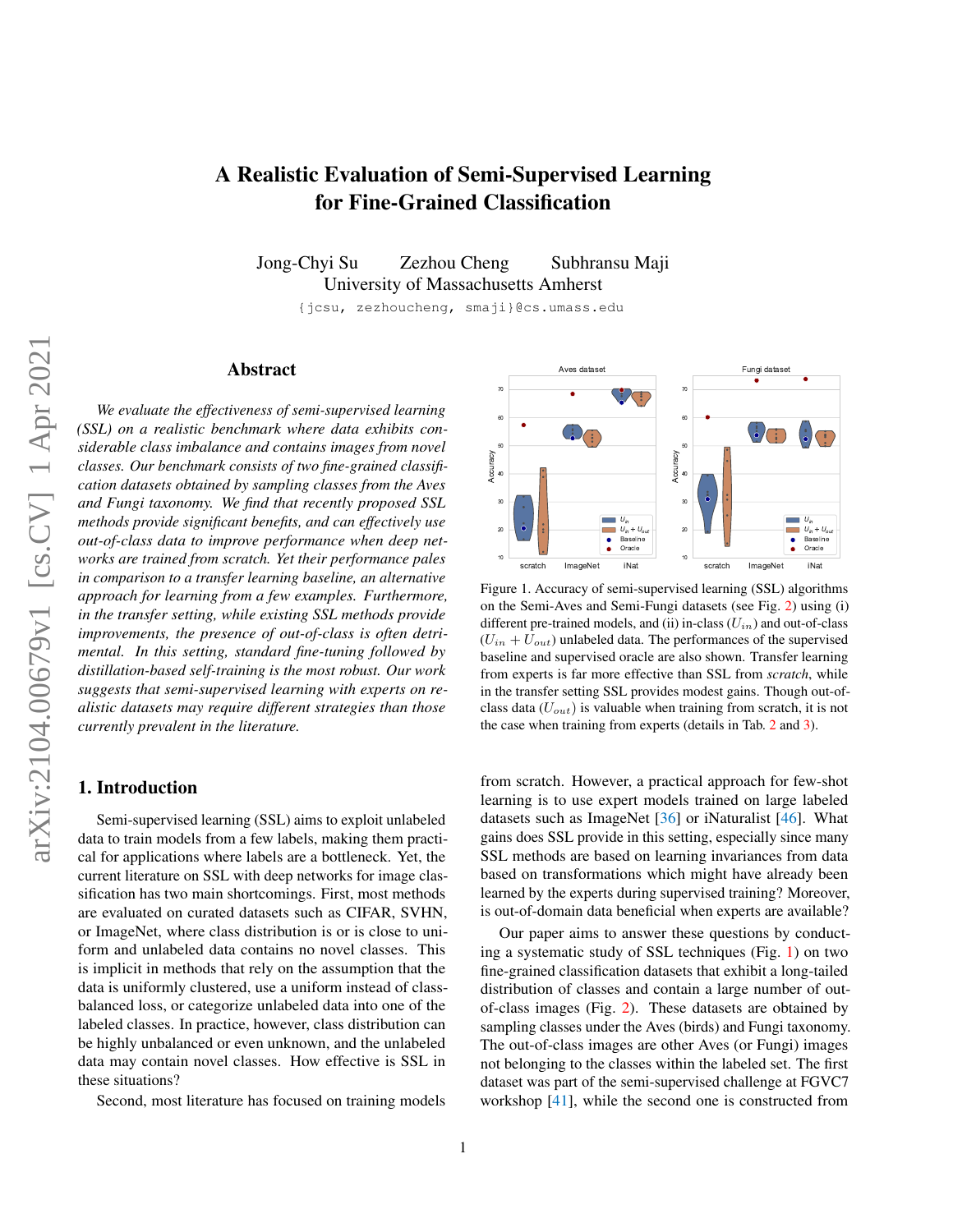<span id="page-1-1"></span>

<span id="page-1-0"></span>Figure 2. The proposed benchmark for semi-supervised learning. The benchmark contains two datasets, with classes from the Aves and Fungi taxa respectively. Each represents a 200-way classification task and the training set contains (i) labeled images from these classes  $L_{in}$ , (ii) unlabeled images from these classes  $U_{in}$ , and (iii) unlabeled images from related classes  $U_{out}$ , as seen on figures to the right. Moreover, the classes exhibit a long-tailed distribution with an imbalance ratio of 8 to 10. The benchmark captures conditions observed in some realistic applications that are not present in existing datasets used to evaluate semi-supervised learning. See § [3](#page-2-0) and Tab. [1](#page-3-0) for details.

benchmark on the CUB dataset [\[48\]](#page-11-3) in the appendix. the FGVC fungi challenge [\[1\]](#page-10-0) following a similar scheme, details of which are described in  $\S$  [3.](#page-2-0) We also provide a

existing deep-learning-based semi-supervised learning approaches for image classification. We perform experiments on SSL methods including Pseudo-Label [\[25\]](#page-11-4), Curriculum On these datasets, we conduct a systematic study of Pseudo-Label [\[8\]](#page-10-1), FixMatch [\[39\]](#page-11-5), self-training using distillation [\[52\]](#page-12-0), self-supervised learning (MoCo [\[18\]](#page-11-6)), as well as their combinations when effective. We investigate strategies for using unlabeled data when models are initialized from experts. We also evaluate the performance of methods that use unlabeled data from the same classes as the labeled dataset  $(U_{in})$  and a practical setting where the unlabeled data includes out-of-class images  $(U_{in} + U_{out})$ . The high-level summary of the experiments reported in Fig. [1,](#page-0-0) Tab. [2,](#page-5-0) [3,](#page-5-1) and Fig. [3](#page-7-0) are as follows:

- Some of the SSL methods are effective when models are trained from scratch, especially those with self-supervised pre-training can significantly benefit from out-of-class data (long blue whiskers and longer orange whiskers above the *baseline* for *scratch* in Fig. [1\)](#page-0-0). In this setting, self-supervised learning followed by distillation-based self-training performs the best (Tab. [2](#page-5-0) and [3\)](#page-5-1).
- The best SSL approach significantly under-performs the supervised fine-tuning model trained on the labeled portion of the datasets (the *baseline* performance of *ImageNet* and *iNat* is higher than any SSL model trained from scratch in Fig. [1\)](#page-0-0).
- Picking the right expert provides further gains in this fewshot setting but not when training using the entire labeled dataset (*oracle* performance in Fig. [1\)](#page-0-0).
- When training with experts, FixMatch gives the most improvements when having  $U_{in}$  only. However, the presence of out-of-class unlabeled data often hurts performance. Self-Training was the most robust to the presence of outof-class data (Tab. [2,](#page-5-0) [3](#page-5-1) and Fig. [3\)](#page-7-0).
- Surprisingly, we found that no method was able to reliably use out-of-class data even though the domain shift is relatively small (the orange group is not higher than the blue groups for *ImageNet* and *iNat* unlike *scratch* in Fig. [1\)](#page-0-0), echoing the experience of participants in the FGVC7 challenge [\[41\]](#page-11-2).
- The performance of SSL is far below the model trained using labels of the entire in-class data suggesting that there is significant room for improvement (*oracle* performance in Fig. [1\)](#page-0-0).

In summary, we conduct a systematic evaluation of several recently proposed SSL techniques on two challenging datasets representing a long-tailed distribution of finegrained categories. We vary the initialization and the domain of the unlabeled data and analyze the robustness of various SSL approaches. Our experiments indicate that SSL does not work out-of-the-box in a transfer learning setting, especially in the presence of out-of-domain data. These results are in a similar vein to prior work on the evaluation of SSL approaches that have analyzed the robustness of SSL techniques to the choice of hyper-parameters [\[30\]](#page-11-7), network architectures [\[9,](#page-10-2) [51\]](#page-11-8), and domain shifts [\[30,](#page-11-7) [42,](#page-11-9) [49\]](#page-11-10), *etc*. However, the evaluation in a transfer learning setting on the proposed benchmarks reveals additional insights. We hope these experiments inspire practical methods that combine the benefits of supervised learning and task-specific learning on partially labeled datasets.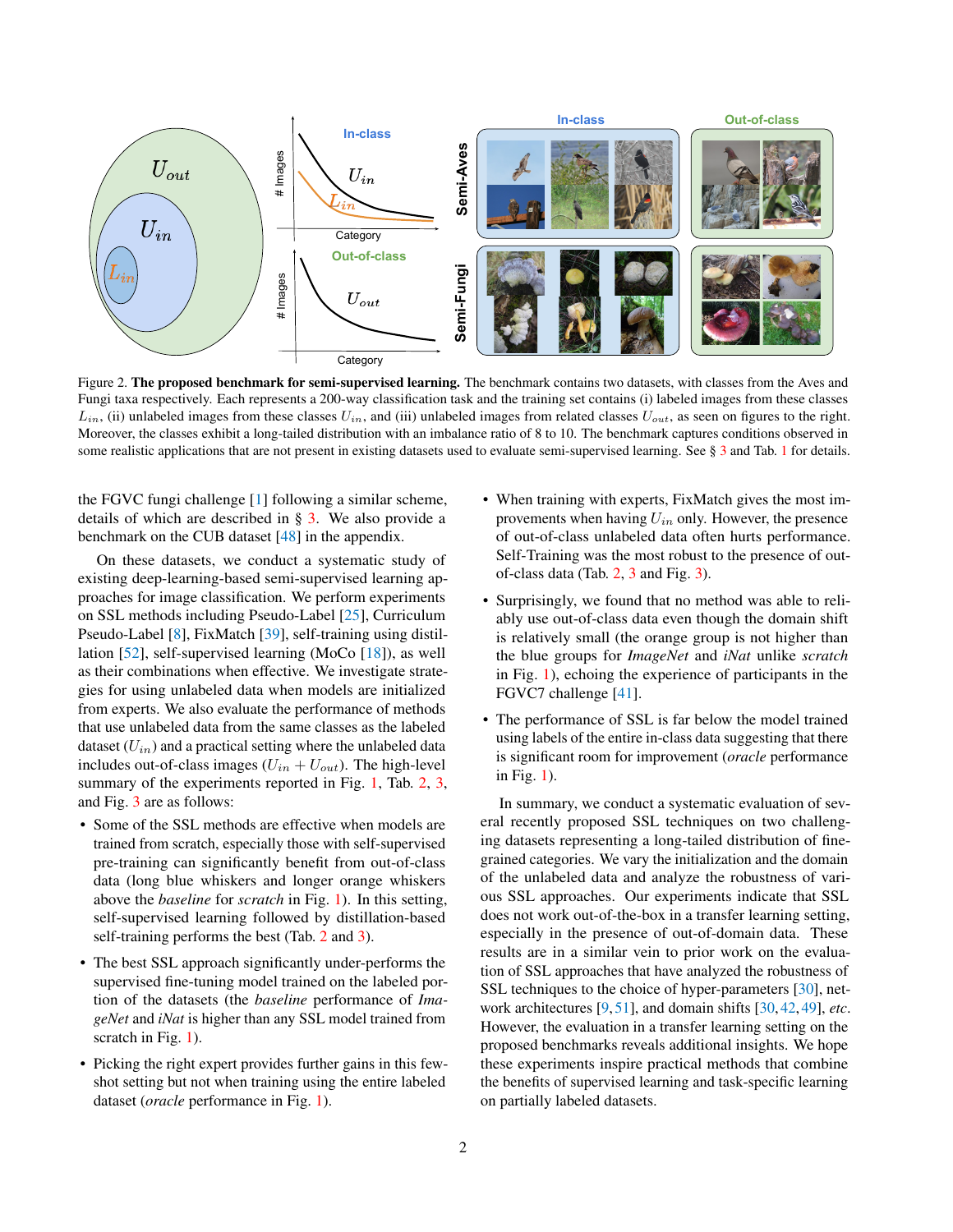# <span id="page-2-1"></span>2. Related Works

Semi-supervised learning has a long history in machine learning. In this section, we describe the trends in recent techniques based on deep learning and refer the reader to surveys on SSL for a comprehensive view [\[31,](#page-11-11) [45,](#page-11-12) [56,](#page-12-1) [57\]](#page-12-2).

Self-Training. These techniques use the model's prediction to automatically generate labels for the unlabeled data [\[27,](#page-11-13) [38\]](#page-11-14). Pseudo-Labeling [\[25\]](#page-11-4) includes confident predictions, *i.e*., those greater than a threshold for training. The pseudo-labels can be added iteratively to induce a "curriculum" [\[4,](#page-10-3)[8,](#page-10-1)[17\]](#page-10-4). Alternatively, one can add an entropy penalty to encourage confident predictions on the unlabeled data [\[15\]](#page-10-5). Other methods [\[9,](#page-10-2) [52,](#page-12-0) [53,](#page-12-3) [58\]](#page-12-4) involve re-training a "student model" from a "teacher model" using its prediction computed in different ways. For example, adding noise and using a larger student model [\[52,](#page-12-0) [58\]](#page-12-4), selecting k-most confident pseudo-labels [\[53\]](#page-12-3), or using a distillation loss which softens the predictions [\[9,](#page-10-2) [52\]](#page-12-0). While these methods have been shown to be successful in various datasets, the effectiveness of the approach is critically dependent on the initial performance of the model and the data distribution. Our experiments show that the presence of out-of-class data negatively impacts some of these methods while using expert initialization provides a significant benefit.

Consistency-based learning. These methods learn by encouraging the consistency of the model's predictions on the unlabeled data. These could be across different augmentations of the data [\[3,](#page-10-6) [24,](#page-11-15) [34,](#page-11-16) [37\]](#page-11-17), including adversarial versions [\[28\]](#page-11-18). Alternatively, consistency can be enforced across time, *e.g*., using moving average of the predictions (*temporal ensembling* [\[24\]](#page-11-15)), using the moving average of model parameters (*mean teacher* [\[43\]](#page-11-19)), or using a stochastic averaging of model parameters [\[2\]](#page-10-7). A number of methods for *data augmentation* have been proposed which has generally improved both supervised and semi-supervised learning. These include the variety of image augmentations proposed in RandAugment  $[11]$ , the CutOut scheme  $[12]$ , linear combinations of images used in MixUp [\[55\]](#page-12-5), and even augmentations in the feature space  $[23]$ . These augmentations have been incorporated in methods such as MixMatch [\[6\]](#page-10-10), ReMixMatch [\[5\]](#page-10-11), FixMatch [\[39\]](#page-11-5), UDA [\[51\]](#page-11-8), and ICT [\[47\]](#page-11-21) in different ways for consistency-based learning. We choose FixMatch as the candidate approach which has shown state-of-the-art results on existing SSL benchmarks, which we describe in detail in § [4.](#page-3-1) While consistency via data-augmentation is effective when a model is trained from scratch, it is unclear if this is effective when using a pre-trained model, as invariance to these transformations may have been acquired during supervised pre-training.

Self-supervised learning. Another line of work has explored using self-supervised (or unsupervised) learning objectives to improve semi-supervised learning. These include incorporating pre-text tasks such as predicting image rotations [\[14\]](#page-10-12), the order of patches (jigsaw puzzle task) [\[29\]](#page-11-22) during semi-supervised learning [\[35,](#page-11-23) [42,](#page-11-9) [54\]](#page-12-6). Alternatively, selfsupervised learning can be used as an initialization before training with labels. The recent success of self-supervised learning based on contrastive learning [\[9,](#page-10-2) [18,](#page-11-6) [21,](#page-11-24) [32,](#page-11-25) [44\]](#page-11-26) has been incorporated by several approaches leading to promising results on ImageNet [\[9\]](#page-10-2). We also find that contrastive learning followed by self-training is the best performing when trained from scratch on our benchmark. However, the value of out-of-class data is diminished when using expert models.

Analysis of semi-supervised learning. The most related to our work is that of Oliver *et al*. [\[30\]](#page-11-7) who provide a benchmark for comparing deep-learning-based SSL methods for image classification. While only CIFAR10 and SVHN datasets were used, the paper pointed out that hyperparameters can have a significant impact on performance. Yet these are hard to tune without access to large amounts of labeled data, which is precisely the setting in semisupervised learning. In our analysis, we pay careful attention to hyper-parameter optimization (see  $\S$  [5.1\)](#page-4-0). Their work also showed that transfer learning from experts can be more effective, but did not explore if their combination with semisupervised learning can be helpful. In addition, they showed out-of-class unlabeled data may be harmful, but the classes in  $U_{in}$  and  $U_{out}$  are widely different. Last, their work as well as most SSL methods have been presented on well-curated datasets. Our work focuses on the evaluation in a realistic setting and includes an analysis of methods proposed since Oliver *et al*.'s paper. These include methods based on self-training, self-supervised training, and FixMatch which outperform the consistency-based approach [\[28\]](#page-11-18) analyzed in their paper. More comparisons between [\[30\]](#page-11-7) are provided in the appendix.

### <span id="page-2-0"></span>3. A Realistic Benchmark

In SSL, we are provided with labeled training data  $(x_i, y_i) \in L_{in}$  and unlabeled training data  $(u_i, \cdot) \in U$ . The unlabeled data can either belong to the same classes as the labeled data  $(U_{in})$ , or to novel classes  $(U_{out})$ . In a realistic setting, one may expect that the unlabeled data contains novel classes. In many applications it is easy to acquire images from related domains through coarse labeling, *e.g*., it is easier to label an image as a bird than a "yellow bunting". Such images could be potentially used to learn better representations. Thus we evaluate SSL methods in two settings, one when the unlabeled data contains no novel images, and another when it does, *i.e.*,  $U_{in}$  and  $U_{in} + U_{out}$  respectively.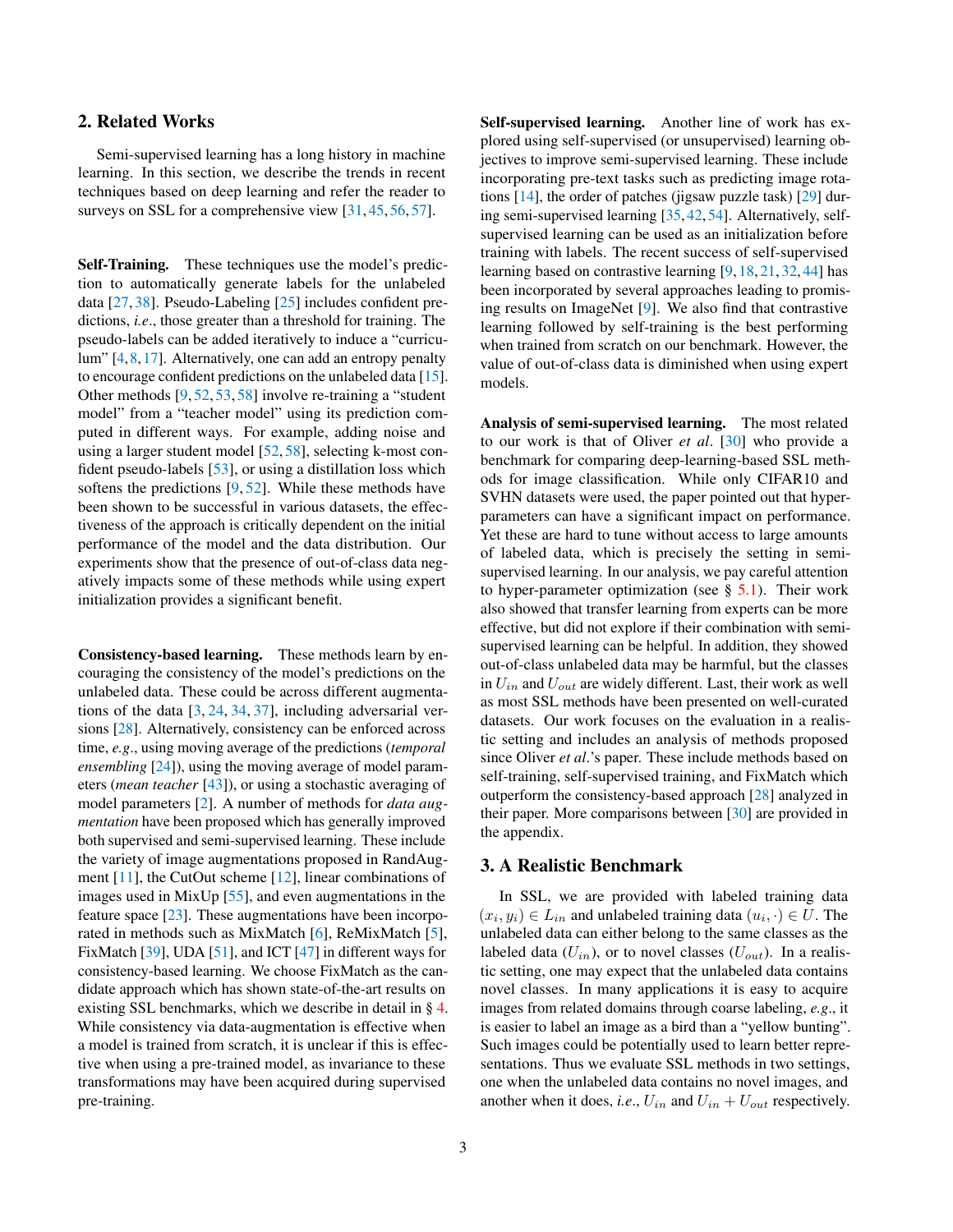<span id="page-3-3"></span>

| <b>Dataset</b> | <b>Classes</b><br>$L_{in}$ / $U_{in}$ / $U_{out}$ | <b>Images</b><br>$L_{in}$ / $U_{in}$ / $U_{out}$ | <b>Unlabeled</b><br><b>Class Domain</b> | Image<br><b>Resolution</b> | <b>Class</b><br><b>Distribution</b> | <b>Imbalance</b><br><b>Ratio</b> |
|----------------|---------------------------------------------------|--------------------------------------------------|-----------------------------------------|----------------------------|-------------------------------------|----------------------------------|
| $CIFAR-10$     | 10/10/0                                           | 4K/40K/0                                         | $L = U$                                 | $32\times32$               | uniform                             |                                  |
| CIFAR-100      | 100/100/0                                         | 10K / 50K / 0                                    | $L = U$                                 | $32\times32$               | uniform                             |                                  |
| <b>SVHN</b>    | 10/10/0                                           | 1K/65K/0                                         | $L = U$                                 | $32\times32$               | uniform                             |                                  |
| $STL-10$       | $10/0/-$                                          | 5K/0/100K                                        | $L \neq U$                              | $96\times96$               | uniform                             |                                  |
| ImageNet       | 1000/1000/0                                       | 140K / 1.26M / 0                                 | $L=U$                                   | $224\times224$             | $\approx$ uniform                   | 1.8                              |
| Semi-Aves      | 200 / 200 / 800                                   | 6K/27K/122K                                      | $L = U_{in} \neq U_{out}$               | $224 \times 224$           | long-tailed                         | 7.9                              |
| Semi-Fungi     | 200/200/1194                                      | 4K/13K/65K                                       | $L = U_{in} \neq U_{out}$               | $224 \times 224$           | long-tailed                         | 10.1                             |

<span id="page-3-0"></span>Table 1. A comparison of Semi-Aves and Semi-Fungi datasets with existing SSL benchmarks. The Semi-Aves and Semi-Fungi present a challenge due to the large number of classes, presence of novel images in the unlabeled set, long-tailed distribution of classes as indicated by the class imbalance ratio (maximum / minimum images per class) in the training set.

We use two datasets by sampling classes from the natural domains for our benchmark. As shown in Fig. [2,](#page-1-0) the classes belong to the Aves and Fungi taxonomy and contain a longtailed distribution of classes, as commonly observed in finegrained domains. Tab. [1](#page-3-0) shows a comparison with other benchmarks. Larger image sizes, significant class imbalance, fine-grained categories, and a large number of out-of-class images allow a more realistic evaluation of SSL techniques. Below we describe each dataset.

Semi-Aves. We use the dataset from the semi-supervised challenge at the FGVC7 workshop at CVPR 2020 [\[41\]](#page-11-2). The dataset includes a subset of bird species from the Aves kingdom of iNaturalist 2018 dataset [\[46\]](#page-11-1). However, there are no overlapping images since the images were collected from recent years. There are 200 in-class and 800 out-of-class categories. The training and validation set has a total of 5959 labeled images, 26,640 and 122,208 in-class and out-of-class unlabeled images, and 8000 test images. The training data in  $L_{in}$ ,  $U_{in}$ , and  $U_{out}$  is long-tail distributed, specifically  $L_{in}$ has 15 to 53 images and  $U_{in}$  has 16 to 229 images per class. The test data has a uniform distribution with 40 images per class.

Semi-Fungi. We create a Semi-Fungi dataset following the similar strategy of the Semi-Aves dataset. We use the train-val set of images from the FGVCx Fungi challenge at the FGVC5 workshop at CVPR 2018 [\[1\]](#page-10-0). The dataset was collected from the "Svampe Atlas"<sup>[1](#page-3-2)</sup> website, thus the image domain is different from iNaturalist. The original dataset has 1394 fungi species with a long-tailed distribution. We first sort the classes by frequency and randomly select 200 of the top 600 classes as in-class categories. We then select 20 images per class as the test set, and randomly select 4141 images as labeled data and the rest 13,166 images as in-class unlabeled data. The rest 1194 species are used as

out-of-class unlabeled images, which has a total of 64,871 images. In Semi-Fungi, there are 6 to 78 images per class in  $L_{in}$ , and 16 to 276 images in  $U_{in}$ . The test set is uniformly distributed with 20 images per class.

### <span id="page-3-1"></span>4. Methods

In this section, we describe the details of the SSL methods we compared in our benchmark.

(1) Supervised baseline / oracle: We train the model only using labeled data  $L_{in}$  with a cross-entropy loss. For the oracle, we include the ground-truth labels of  $U_{in}$  for training.

(2) Pseudo-Labeling  $[25]$ : The approach uses a base model's confident predictions on unlabeled images as labels. Concretely, if the maximum probability of a class is greater than a threshold  $\tau$ , we then take the class as the target label. Following the implementation of Oliver *et al*. [\[30\]](#page-11-7), we sample half of the batch from  $L_{in}$  and half from unlabeled data U during training. Denote  $(x_i, y_i)$  as a labeled sample, the predictions on unlabeled data  $u_i$  of the model  $f$ as  $q_i = f(u_i)$ , pseudo-label as  $\hat{q}_i = \text{argmax}(q_i)$ , and crossentropy function as  $H(p,q) = -\sum_{r} p(r) \log q(r)$ . Then, the objective for each batch is:

$$
\mathcal{L} = \sum_{j=1}^{n} H(y_i, f(x_i)) + \sum_{i=1}^{n} \mathbb{1} \left[ \max(q_i) \ge \tau \right] H(\hat{q}_i, q_i).
$$
\n(1)

(3) Curriculum Pseudo-Labeling [\[8\]](#page-10-1): Unlike pseudolabeling where labels are generated in an online manner, curriculum labeling generates pseudo-labels after the training is finished on the current labeled set before retraining. We first train a supervised model on labeled data  $L_{in}$ , then select images with the highest predictions from all the unlabeled data  $u \in U$ , and add them with their pseudo-labels to the labeled dataset. In the next iteration, we retrain a model *from scratch* using the new set of labeled data. We repeat

<span id="page-3-2"></span><sup>1</sup><https://svampe.databasen.org>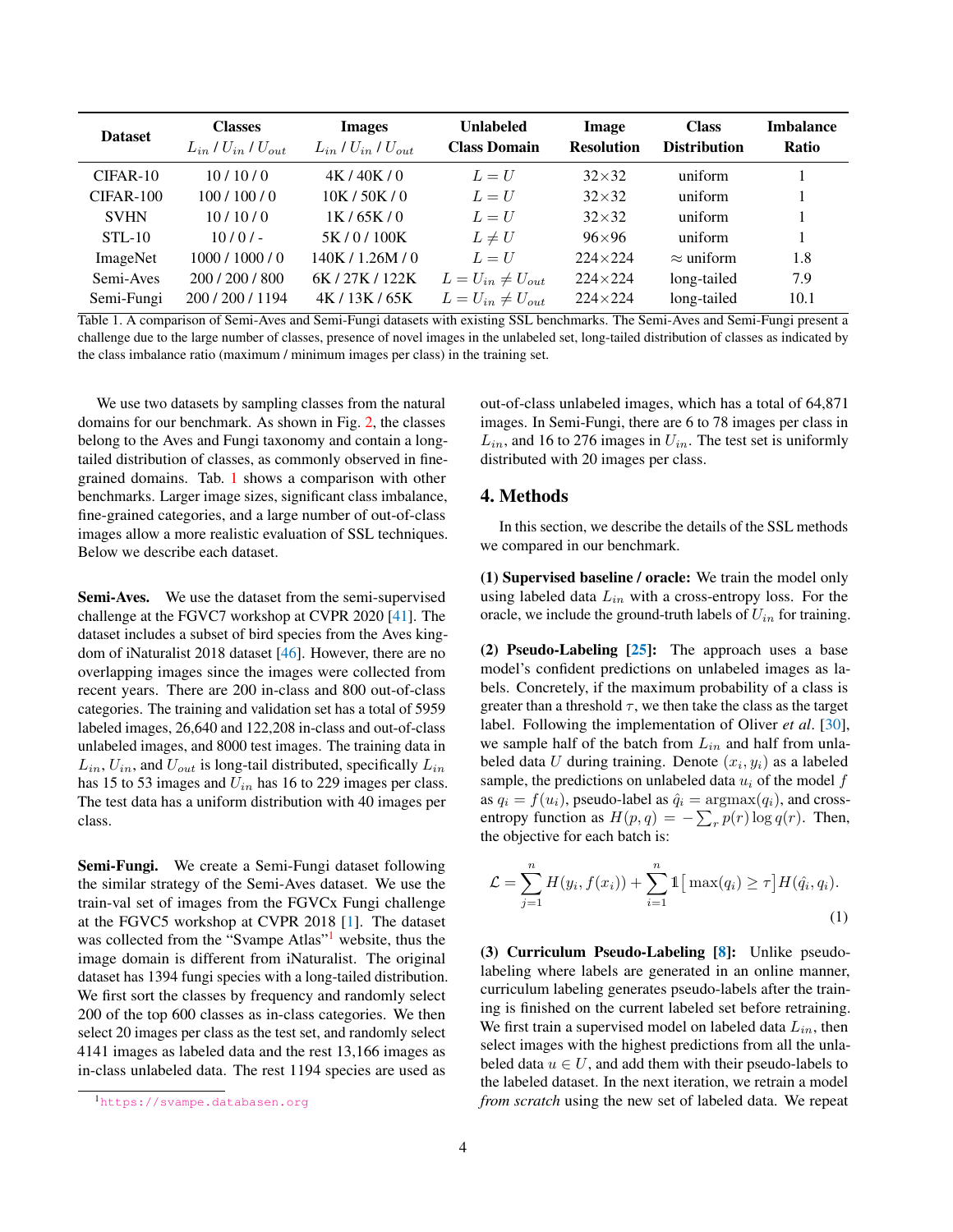<span id="page-4-2"></span>this process 5 times and select  $\{20, 40, 60, 80, 100\}\%$  of the unlabeled data from the original pool of unlabeled data U. The steps are as the following:

- (i) Initialize  $L = L_{in}$ ,  $\beta = 20$ .
- (ii) Supervised training on  $L$ .
- (iii) Generate predictions  $q = f_{\theta}(x)$  for every  $u \in U$ .
- (iv) From U select  $\beta\%$  examples with highest prediction scores and their pseudo-labels as  $L_{top}$ .
- (v) Add selected unlabeled data with their pseudo-labels to the labeled dataset  $L = L_{in} \cup L_{top}$ .
- (vi) If  $\beta$  <100,  $\beta = \beta + 20$  and repeat from step (ii).

(4) FixMatch: FixMatch combines pseudo-labeling and consistency regularization. For each unlabeled image, it minimizes the cross-entropy between the pseudo-label (thresholded prediction) of the weakly-augmented image and the predictions of the strong-augmented image. For labeled data, only weak augmentations are applied. Specifically, let  $\alpha$  be a weak augmentation (image flipping in our case) and  $A$  be a strong augmentation (RandAugment [\[11\]](#page-10-8) in our case). Let the predictions under strong and weak augmentations are  $Q_i = f(A(u_i)), q_i = f(\alpha(u_i)).$  The total loss for labeled and unlabeled data is

$$
\mathcal{L} = \sum_{j=1}^{m} H(y_j, f(\alpha(x_j))) + \sum_{i=1}^{km} \mathbb{1} \left[ \max(q_i) \ge \tau \right] H(\hat{q}_i, Q_i).
$$
\n(2)

In the original implementation, each batch uses  $m$  labeled and km unlabeled data with a total batch size  $n = (k+1)m$ , where the sampling ratio  $k$  is a hyper-parameter.

(5) Self-Training: While the term of "Self-Training" is general, we use this to refer to the following procedure using distillation [\[20\]](#page-11-27). We first train a supervised model  $f<sup>t</sup>$  on the labeled data which we call the teacher model, then train a student model  $f<sup>s</sup>$  with scaled cross-entropy loss on the unlabeled data and cross-entropy loss on labeled data. Distillation was originally used for model compression [\[7\]](#page-10-13), but has been shown to improve the performance when training the student model with the same architecture [\[13\]](#page-10-14) or across different modalities [\[16,](#page-10-15) [40,](#page-11-28) [44\]](#page-11-26). Given unlabeled data  $(u, \cdot)$ , let the *logits* from teacher and student model as  $z<sup>t</sup>$  and  $z<sup>s</sup>$ , and the prediction of labeled data  $(x, y)$  from the student model is  $y^s$ . The objective includes the cross-entropy loss for labeled data  $(x, y)$ , and the distillation loss for unlabeled data:

<span id="page-4-1"></span>
$$
\mathcal{L} = (1 - \lambda) \sum_{j=1}^{n} H(y_j, y_j^s) + \lambda \sum_{i=1}^{n} H\left(\sigma\left(\frac{z_i^t}{T}\right), \sigma\left(\frac{z_i^s}{T}\right)\right),\tag{3}
$$

where  $\lambda$  is the weight between supervised and distillation losses,  $\sigma$  is the softmax function, and T is a temperature (scaling) parameter.

(6) Self-Supervised Learning (MoCo  $[18]$ ): We use momentum contrastive (MoCo) learning as a strong baseline for self-supervised training. MoCo learns an image encoder  $f(x)$  that maps the image x to a representation  $q = f(x)$ and uses a contrastive objective that requires positive pairs to be closer than negative pairs in the representation space. The positive pairs are sampled from two geometric or photometric augmented views of a same images while negative images are augmentations from different images. MoCo adapts the InfoNCE [\[32\]](#page-11-25) loss as the objective function. The loss for each encoded query  $q$  is:

$$
\mathcal{L}_q = -\log \frac{\exp (q \cdot k^+/T)}{\exp(q \cdot k^+/T) + \sum_{i=1}^K \exp(q \cdot k_i^-/T)}, \quad (4)
$$

where T is the temperature,  $k^+$  and  $k^-$  are the positive and negative sample of the query  $q$ . The number of negative samples  $K$  is limited by the mini-batch size. In order to stabilize the training, MoCo uses the memory bank [\[50\]](#page-11-29) to store the negative samples and updates the encoder of the keys in the memory bank based on momentum. After the self-supervised pre-training, we remove the MLP layers after the global average pooling layer, add a linear classifier (a fully convolutional layer followed by softmax), and train the entire network with supervised cross-entropy loss. We found that freezing the pre-trained backbone gives worse performance than fine-tuning the entire network.

(7)  $MoCo + Self-Training:$  Here we initialize the model using MoCo learning on the unlabeled data before semisupervised learning using Self-Training. A recent work by Chen *et al*. [\[9\]](#page-10-2) has shown this to be a strong semi-supervised learning baseline. The procedure is as follows:

- (i) Pre-train the model using MoCo on  $L_{in}$  and  $U$ .
- (ii) Fine-tune the model on  $L_{in}$  with a cross-entropy loss. Call this the teacher model  $f^t$ .
- (iii) Train a student model  $f<sup>s</sup>$  initialized from step (i) with distillation loss (Eq. [3\)](#page-4-1) using the teacher model  $f^t$ .

## 5. Experiments

#### <span id="page-4-0"></span>5.1. Implementation details

Network architecture and pre-training. For a fair comparison, we use a ResNet-50 network  $[19]$  on  $224\times224$ images for all our experiments. For transfer learning, we use pre-trained models on ImageNet [\[36\]](#page-11-0) and iNaturalist 2018 (iNat) [\[46\]](#page-11-1) dataset, which contains 8142 species including 1248 Aves and 321 Fungi species. Note that there are *no overlapping images* between iNat's training set and Semi-Aves, though there are overlapping categories. The images for Semi-Fungi images do not overlap with iNaturalist, but we do not know how many overlapping classes there are as species names were not provided in the original dataset [\[1\]](#page-10-0)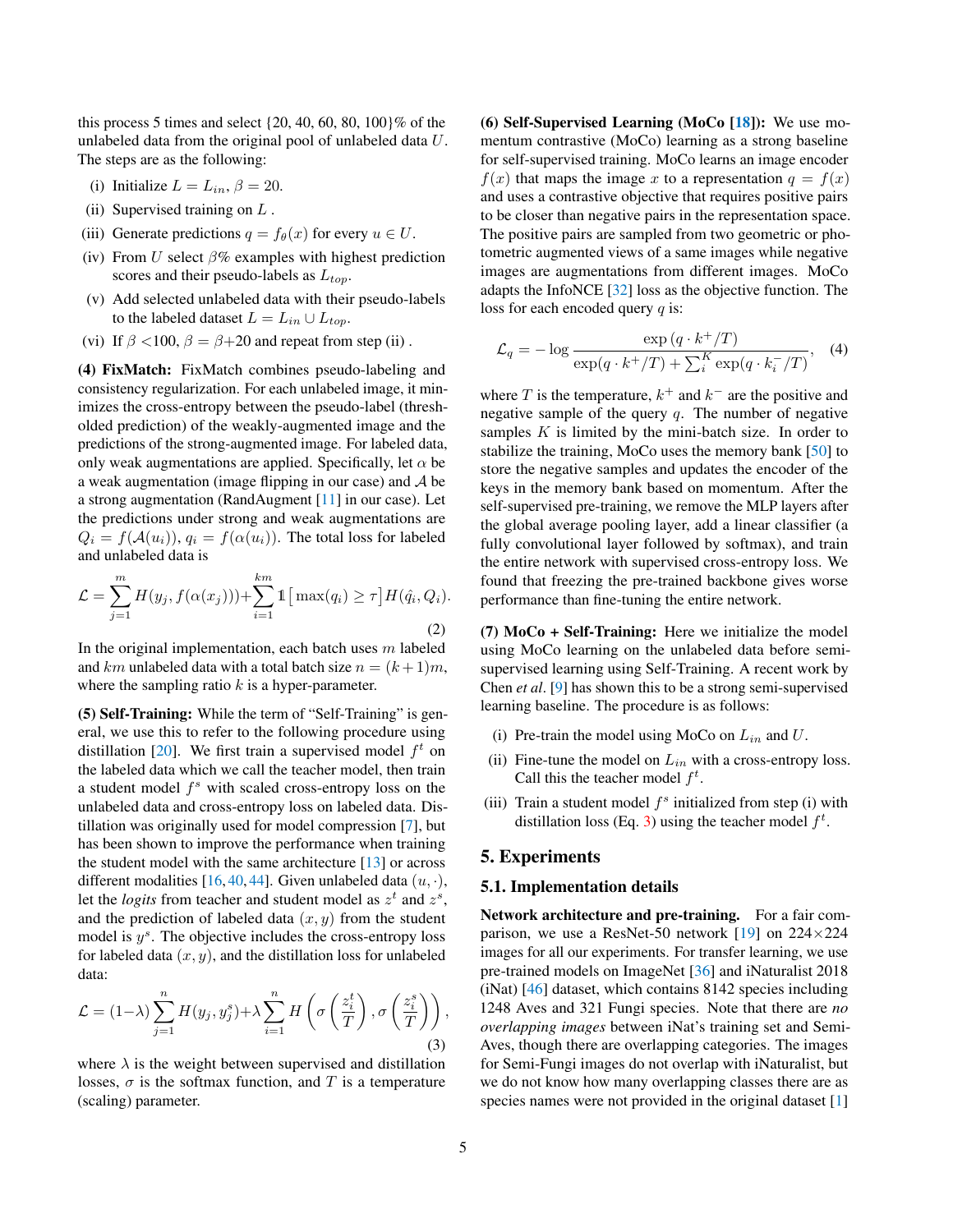<span id="page-5-2"></span>

| Method                             |                             |                | from scratch     |                | from ImageNet  | from iNat      |                |
|------------------------------------|-----------------------------|----------------|------------------|----------------|----------------|----------------|----------------|
|                                    |                             |                | Top <sub>5</sub> | Top1           | Top5           | Top1           | Top5           |
|                                    | Supervised baseline         | $20.6 \pm 0.4$ | $41.7 \pm 0.7$   | $52.7 \pm 0.2$ | $78.1 \pm 0.1$ | $65.4 \pm 0.4$ | $86.6 \pm 0.2$ |
|                                    | Supervised oracle           | $57.4 \pm 0.3$ | $79.2 \pm 0.1$   | $68.5 \pm 1.4$ | $88.5 \pm 0.4$ | $69.9 \pm 0.5$ | $89.8 \pm 0.7$ |
|                                    | Pseudo-Label [25]           | $16.7 + 0.2$   | $36.5 \pm 0.8$   | $54.4 \pm 0.3$ | $78.8 \pm 0.3$ | $65.8 \pm 0.2$ | $86.5 \pm 0.2$ |
|                                    | Curriculum Pseudo-Label [8] | $20.5 \pm 0.5$ | $41.7 \pm 0.5$   | $53.4 \pm 0.8$ | $78.3 \pm 0.5$ | $69.1 \pm 0.3$ | $87.8 \pm 0.1$ |
|                                    | FixMatch [39]               | $28.1 \pm 0.1$ | $51.8 \pm 0.6$   | $57.4 \pm 0.8$ | $78.5 \pm 0.5$ | $70.2 \pm 0.6$ | $87.0 \pm 0.1$ |
| $\mathcal{U}_{in}$                 | Self-Training               | $22.4 \pm 0.4$ | $44.1 \pm 0.1$   | $55.5 \pm 0.1$ | $79.8 \pm 0.1$ | $67.7 \pm 0.2$ | $87.5 \pm 0.2$ |
|                                    | MoCo $[18]$                 | $28.2 \pm 0.3$ | $53.0 \pm 0.1$   | $52.7 \pm 0.1$ | $78.7 \pm 0.2$ | $68.6 \pm 0.1$ | $87.7 \pm 0.1$ |
|                                    | $MoCo + Self-Training$      | $31.9 \pm 0.1$ | $56.8 \pm 0.1$   | $55.9 \pm 0.2$ | $80.3 \pm 0.1$ | $70.1 \pm 0.2$ | $88.1 \pm 0.1$ |
|                                    | Pseudo-Label [25]           | $12.2 \pm 0.8$ | $31.9 \pm 1.6$   | $52.8 \pm 0.5$ | $77.8 \pm 0.1$ | $66.3 \pm 0.3$ | $86.4 \pm 0.2$ |
|                                    | Curriculum Pseudo-Label [8] | $20.2 \pm 0.5$ | $41.0 \pm 0.9$   | $52.8 \pm 0.5$ | $77.8 \pm 0.1$ | $69.1 \pm 0.1$ | $87.6 \pm 0.1$ |
| $U_{out}$<br>$\ddot{}$<br>$U_{in}$ | FixMatch [39]               | $19.2 \pm 0.2$ | $42.6 \pm 0.6$   | $49.7 \pm 0.2$ | $72.8 \pm 0.5$ | $64.2 \pm 0.2$ | $84.5 \pm 0.1$ |
|                                    | Self-Training               | $22.0 \pm 0.5$ | $43.3 \pm 0.2$   | $55.5 \pm 0.3$ | $79.7 \pm 0.2$ | $67.6 \pm 0.2$ | $87.6 \pm 0.1$ |
|                                    | MoCo $[18]$                 | $38.9 \pm 0.4$ | $65.4 \pm 0.3$   | $51.5 \pm 0.4$ | $77.9 \pm 0.2$ | $67.6 \pm 0.1$ | $87.3 \pm 0.2$ |
|                                    | $MoCo + Self-Training$      | $41.2 \pm 0.2$ | $65.9 \pm 0.3$   | $53.9 \pm 0.2$ | $79.4 \pm 0.3$ | $68.4 \pm 0.2$ | $87.6 \pm 0.2$ |

<span id="page-5-0"></span>Table 2. Results on Semi-Aves benchmark. We experiment with six different SSL methods as well as supervised baselines under different settings: (1) using  $U_{in}$  or  $U_{in} + U_{out}$  as the unlabeled dataset, (2) training from scratch, or using ImageNet or iNat pre-trained model. We show that when training from scratch with  $U_{in}$ , MoCo + Self-Training performs the best. When having expert models, transfer learning is a strong baseline, and FixMatch and Self-Training can still give improvements. When adding unlabeled data from  $U_{out}$ , the performance pales except for the self-supervised method when training from scratch. The best results and those within the variance are marked in teal.

| Method                                |                             |                | from scratch     |                | from ImageNet    | from iNat      |                |
|---------------------------------------|-----------------------------|----------------|------------------|----------------|------------------|----------------|----------------|
|                                       |                             | Top1           | Top <sub>5</sub> | Top1           | Top <sub>5</sub> | Top1           | Top5           |
|                                       | Supervised baseline         | $31.0 \pm 0.4$ | $54.7 \pm 0.8$   | $53.8 \pm 0.4$ | $80.0 + 0.4$     | $52.4 \pm 0.6$ | $79.5 \pm 0.5$ |
|                                       | Supervised oracle           | $60.2 \pm 0.8$ | $83.3 \pm 0.9$   | $73.3 \pm 0.1$ | $92.5 \pm 0.3$   | $73.8 \pm 0.3$ | $92.4 \pm 0.3$ |
|                                       | Pseudo-Label [25]           | $19.4 + 0.4$   | $43.2 \pm 1.5$   | $51.5 + 1.2$   | $81.2 \pm 0.2$   | $49.5 \pm 0.4$ | $78.5 + 0.2$   |
|                                       | Curriculum Pseudo-Label [8] | $31.4 \pm 0.6$ | $55.0 \pm 0.6$   | $53.7 \pm 0.2$ | $80.2 \pm 0.1$   | $53.3 \pm 0.5$ | $80.0 \pm 0.5$ |
|                                       | FixMatch $[39]$             | $32.2 \pm 1.0$ | $57.0 \pm 1.2$   | $56.3 \pm 0.5$ | $80.4 \pm 0.5$   | $58.7 + 0.7$   | $81.7 \pm 0.2$ |
| $U_{in}$                              | Self-Training               | $32.7 \pm 0.2$ | $56.9 \pm 0.2$   | $56.9 \pm 0.3$ | $81.7 \pm 0.2$   | $55.7 \pm 0.3$ | $82.3 \pm 0.2$ |
|                                       | MoCo $[18]$                 | $33.6 \pm 0.2$ | $59.4 \pm 0.3$   | $55.2 \pm 0.2$ | $82.9 \pm 0.2$   | $52.5 \pm 0.4$ | $79.5 \pm 0.2$ |
|                                       | $MoCo + Self-Training$      | $39.4 \pm 0.3$ | $64.4 + 0.5$     | $58.2 + 0.5$   | $84.4 + 0.2$     | $55.2 \pm 0.5$ | $82.9 \pm 0.2$ |
|                                       | Pseudo-Label [25]           | $15.2 \pm 1.0$ | $40.6 \pm 1.2$   | $52.4 \pm 0.2$ | $80.4 \pm 0.5$   | $49.9 \pm 0.2$ | $78.5 \pm 0.3$ |
|                                       | Curriculum Pseudo-Label [8] | $30.8 \pm 0.1$ | $54.4 \pm 0.3$   | $54.2 \pm 0.2$ | $79.9 \pm 0.2$   | $53.6 \pm 0.3$ | $79.9 \pm 0.2$ |
| $U_{\mathit{out}}$<br>$+$<br>$U_{in}$ | FixMatch [39]               | $25.2 \pm 0.3$ | $50.2 \pm 0.8$   | $51.2 \pm 0.6$ | $77.6 \pm 0.3$   | $53.1 \pm 0.8$ | $79.9 \pm 0.1$ |
|                                       | Self-Training               | $32.5 \pm 0.5$ | $56.3 \pm 0.3$   | $55.7 \pm 0.3$ | $81.0 \pm 0.2$   | $55.2 + 0.2$   | $82.0 \pm 0.3$ |
|                                       | MoCo[18]                    | $44.6 \pm 0.4$ | $72.6 \pm 0.5$   | $52.9 \pm 0.3$ | $81.2 \pm 0.1$   | $51.0 \pm 0.2$ | $78.5 \pm 0.3$ |
|                                       | $MoCo + Self-Training$      | $48.6 \pm 0.3$ | $74.7 \pm 0.2$   | $55.9 \pm 0.1$ | $82.9 \pm 0.2$   | $54.0 \pm 0.2$ | $81.3 \pm 0.3$ |

<span id="page-5-1"></span>Table 3. Results on Semi-Fungi benchmark. We experiment on Semi-Fungi using the same hyper-parameters from Semi-Aves in Table [2.](#page-5-0) We can see similar conclusions: When training from scratch, MoCo + Self-Training performs the best and adding  $U_{out}$  can give an extra performance boost. With expert models, FixMatch and Self-Training (with or without MoCo) is often the best performing one, but the latter is more robust to the out-of-class data.

from which it was constructed. However, this is less of a concern as we find that iNat pre-trained model performs worse than an ImageNet pre-trained model on Semi-Fungi, suggesting the class overlap is likely small if any. To obtain

an iNat pre-trained model, we train the model using SGD with momentum with a learning rate of 0.0045 and a batch size of 64 for 75 epochs which matches the reported 60%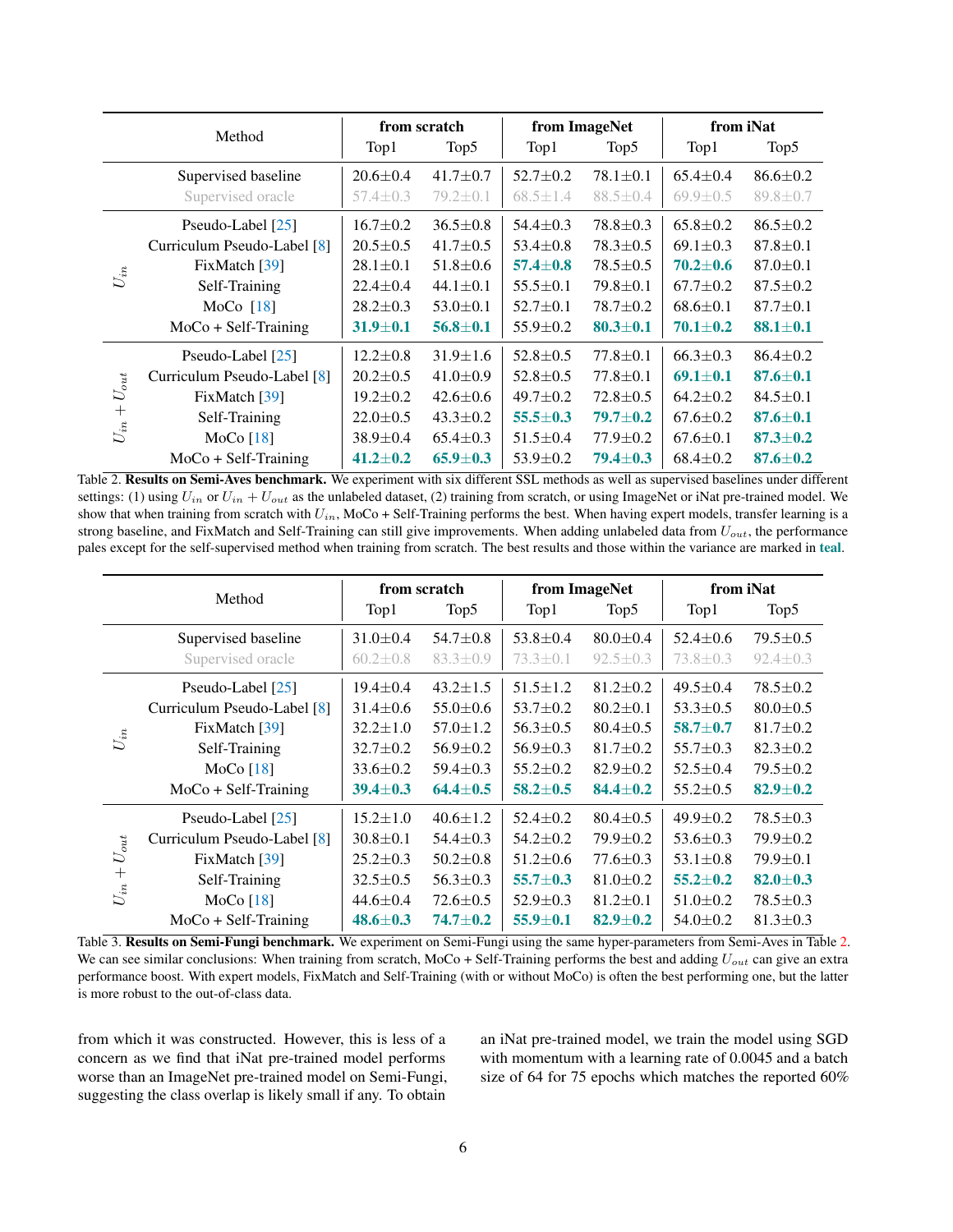<span id="page-6-1"></span>Top-1 accuracy<sup>[2](#page-6-0)</sup>. We use the ImageNet pre-trained model from torchvision [\[33\]](#page-11-31).

Data augmentation. For the Semi-Fungi dataset, we first pre-process the images to have a maximum of 300 pixels for each side, while Semi-Aves has a maximum of 500 pixels. We use random-resize-crop to the size of  $224\times224$  and random-flipping for data augmentation, for all the methods except for MoCo and FixMatch. MoCo additionally uses Gaussian blur, color jittering, and random grayscale conversion, while FixMatch uses RandAugment [\[11\]](#page-10-8).

Hyperparameter search. We found the SSL methods to be sensitive to hyper-parameters such as learning rates, weight decay, etc. As noted in [\[30\]](#page-11-7), a small validation set poses a risk of picking sub-optimal hyper-parameters. Moreover, labeled data is best used as a source of supervision. While k-fold cross-validation is an alternative, it is expensive. Hence, we use the combined training and validation set for training SSL methods in our experiments and report performance on the test set which is sufficiently large. In particular, hyperparameters for all methods were based on the performance on the Semi-Aves dataset and kept fixed for the Semi-Fungi dataset (Tab. [3\)](#page-5-1). Thus the results in Tab. [2](#page-5-0) should be seen as a validation set performance, while those in Tab. [3](#page-5-1) represent a novel test set. However, the high-level conclusions are identical across the two benchmarks.

Semi-supervised training. For SSL methods except for FixMatch, we use SGD with a momentum of 0.9 and a cosine learning rate decay schedule [\[26\]](#page-11-32) following [\[22,](#page-11-33) [39\]](#page-11-5) for optimization. Learning rate and weight decay were picked from a range of [0.03, 0.0001]. We use a batch size of 64 during training. When there is unlabeled data, we select half of the batch from labeled and another half from unlabeled data (32 each). We train models for 10k and 50k iterations for training from expert models and from scratch. Other hyper-parameters include threshold  $\tau$  for Pseudo-Labeling, which we select from {0.80, 0.85, 0.90, 0.95}. When training from scratch, we use  $\tau$ =0.85 and 0.8 for with and without  $U_{out}$ ; when training from experts we use  $\tau$ =0.95. For Self-Training, we set  $T=1$  and  $\lambda=0.7$  for all the experiments. For FixMatch [\[39\]](#page-11-5), we are able to train the model up to a batch size of 192 (32 labeled and 160 unlabeled images) on 4 GPUs. We find the performance drops significantly with small batch size (*e.g*. 48), however, we are unable to use the same batch size as original paper (*i.e*. 6144) due to limited resources. We use a learning rate of 0.01 and threshold  $\tau$ =0.80 to train FixMatch for 500 epochs when training from scratch and 250 epochs with pre-trained models. We report the results from the last training epoch for all the methods. We also notice that FixMatch has more overfitting and the results could be further improved. More details are provided in the appendix.

Self-supervised training. We adopt the default settings of MoCo-v2 [\[10\]](#page-10-16), including MLP projector, 800 training epochs, *etc*., but adapt the number of negative samples and learning rate to our task. We use a batch size of 256 and 2048 negative samples in all experiments. We find that using a large number of negative samples (*e.g*. 65,536) hurts the performance. When training the MoCo from scratch, we use the default learning rate of 0.03; when training MoCo from ImageNet or iNaturalist pre-trained model, we use a smaller learning rate (0.0003) and fewer training epochs (200) to avoid the potential forgetting problem. In the end, we train a classifier on the global average pooling features of ResNet-50 without freezing the backbone. We find that freezing the feature encoder always leads to worse performance than fine-tuning the entire network.

### 5.2. Results

Our experimental results on Semi-Aves and Semi-Fungi are shown in Tab. [2](#page-5-0) and [3,](#page-5-1) respectively. To better visualize the results, we plot the relative gain of each SSL method, *i.e*. the differences between supervised baseline in raw accuracy, on both datasets in Fig. [3.](#page-7-0) We discuss the results of each setting in the following.

Training from scratch. We first discuss the results of training from scratch using only  $U_{in}$  on both datasets. Comparing to supervised baseline, Curriculum Pseudo-Label does not give improvements and Pseudo-Label even underperforms the baseline. This is possibly due to the low initial accuracy of the model which gets amplified during pseudo labeling. FixMatch and Self-Training both result in improvements. Self-supervised learning (MoCo) gives a good initialization and the improvements are similar or even more than using FixMatch. Finally, Self-Training using MoCo pre-trained model as the teacher model results in a further 2-3% improvement.

Using expert models. We then consider using an ImageNet or iNat pre-trained model for transfer learning with  $U_{in}$  only. The transfer learning baseline from either expert model outperforms the best SSL method (MoCo + Self-Training) trained from scratch by a large margin, showing that transfer learning is more powerful in our realistic datasets. This observation echos Oliver *et al*. [\[30\]](#page-11-7) who showed transferring from ImageNet to CIFAR10 performs better than SSL methods. Next, we can see that most of the SSL methods, as well as MoCo pre-training, provide improvements over the baselines. The only exception is

<span id="page-6-0"></span><sup>2</sup>[https://github.com/macaodha/inat\\_comp\\_2018](https://github.com/macaodha/inat_comp_2018)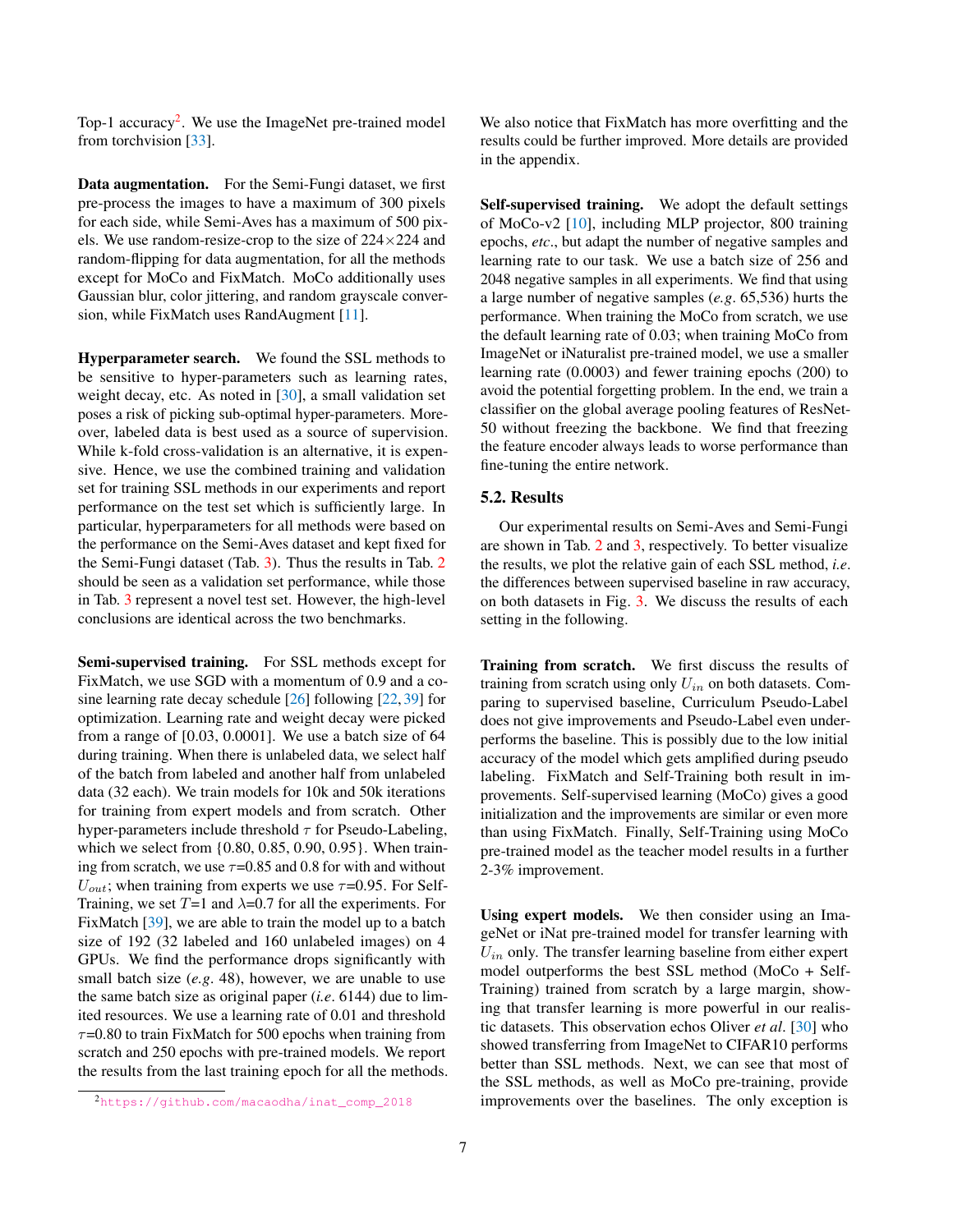

<span id="page-7-0"></span>Figure 3. Relative gains of SSL methods on Semi-Aves and Semi-Fungi. Left: trained from scratch. Right: using expert models. For each SSL method, we plot the relative gain, *i.e*. the difference between the supervised baseline in raw accuracy, from the results in both Tab. [2](#page-5-0) and [3.](#page-5-1) This shows that (1) the presence of out-of-class data  $U_{out}$  often hurts the performance, and (2) Self-Training is often the best method when using pre-trained models.

Pseudo-Label on Semi-Fungi. Among SSL methods, Fix-Match and MoCo + Self-Training perform the best.

Effect of out-of-class unlabeled data. Now we consider the setting where the unlabeled data contains both in-class and out-of-class data  $(U_{in} + U_{out})$ . This is the trade-off between more unlabeled data at the cost of a distribution shift. This effect can be seen in the orange vs. blue plot in Fig. [3.](#page-7-0) When training from scratch, the performances of Pseudo-Label and FixMatch drop by 4-9%, while Curriculum Pseudo-Label and Self-Training only drop by less than 1%, showing that they are more robust to the domain shift of unlabeled data. On the other hand, self-supervised pre-training (MoCo) can benefit significantly from  $U_{out}$ , providing around 11% improvement over using  $U_{in}$  only on both Aves and Fungi datasets. Combining with Self-Training gives another 3-6% improvement, making the gap between transfer learning baseline smaller.

Finally, we consider having  $U_{in} + U_{out}$  with expert models. In Fig. [3](#page-7-0) we can see the performance often drops in the presence of  $U_{out}$ . Curriculum Pseudo-Label and Self-Training are more robust and yield less than 1% decrease in most cases, while FixMatch is less robust whose performance drops by around 6%. The performances of MoCo also drops around 1-3% and are sometimes worse than the supervised baseline. Adding Self-Training however provides a 1-3% boost in performance. Overall, Self-Training from either a supervised or a self-supervised model is the most robust one.

Robustness to hyper-parameters and trends. We found Pseudo-Label to be sensitive to the threshold  $\tau$ . When using experts higher thresholds worked better. Increasing the threshold also increased the robustness in the presence of novel classes. Curriculum Pseudo-Label was found to be

more robust in our benchmark, even when adding  $U_{out}$ . Self-Training was the most robust to hyper-parameters, we chose the same temperature T and weight  $\lambda$  for all the experiments and it consistently improved results regardless of using an expert model or using out-of-domain data.

# 6. Conclusion

There has been a significant interest in self-supervised and semi-supervised learning towards the goal of learning from a few examples. However, these methods should be studied in the broader context of approaches for transfer learning, model selection, active learning, and hyperparameter optimization for it to have an impact on realistic applications. Our benchmark is a step in this direction where we find the strong performance on benchmarks like CIFAR and ImageNet does not always translate to other datasets that violate assumptions implicit in the learning methods.

Self-supervised learning followed by Self-Training is a strong baseline in the absence of experts. Of surprise is the marginal gains some SSL methods provide when experts are available. Of encouragement is that the simple baseline of Self-Training from experts is robust to out-of-domain data. Moreover, no method was able to reliably use a large number of out-of-class examples in either domain despite our extensive search over model hyper-parameters and small domain shifts. Yet, the performances of these methods are far from saturated as indicated by the supervised oracle leaving much room for improvement. We hope our proposed benchmarks and results lead to new innovations in SSL.

Acknowledgements This project is supported in part by NSF #1749833 and was performed using high performance computing equipment obtained under a grant from the Collaborative R&D Fund managed by the Massachusetts Technology Collaborative.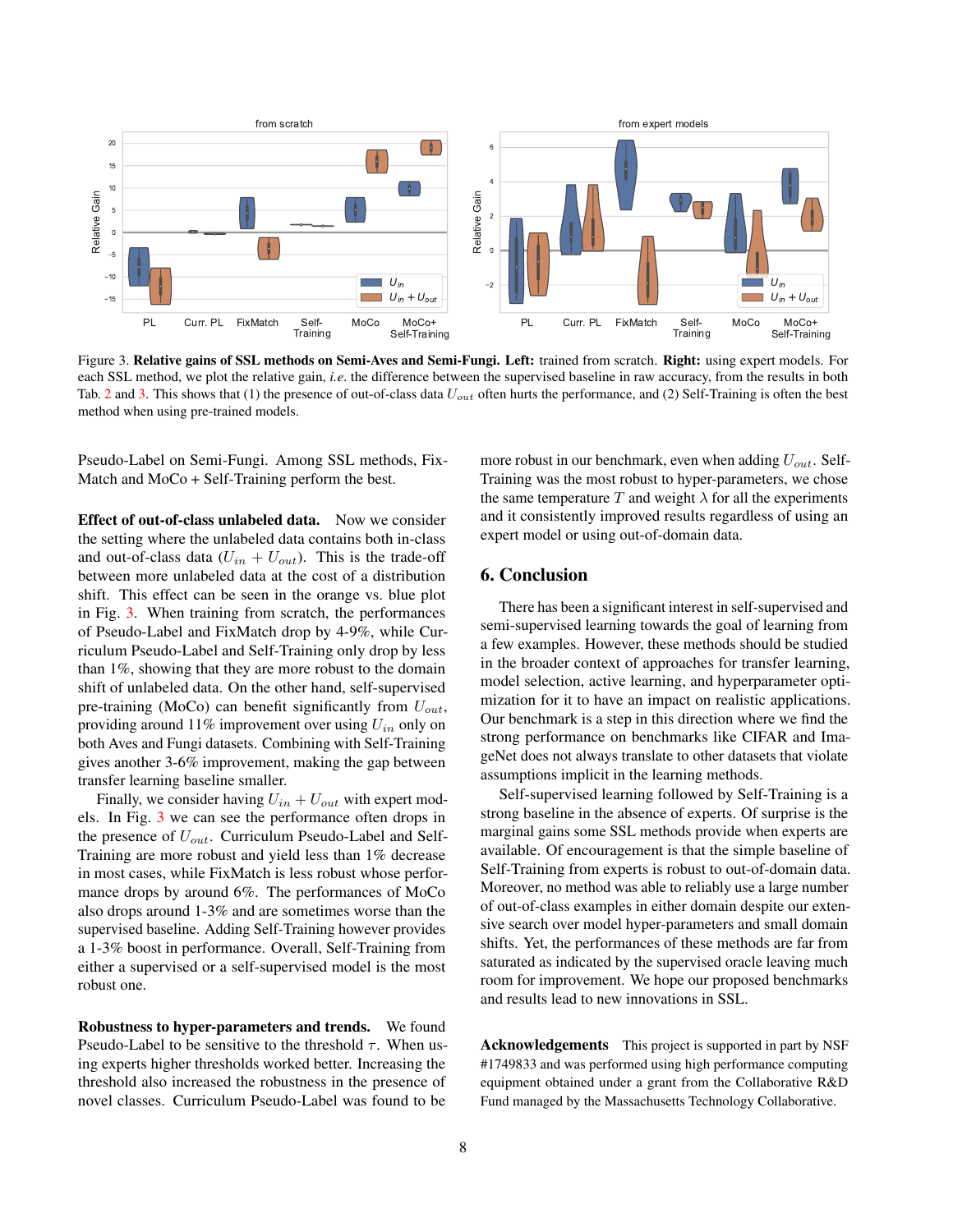# <span id="page-8-2"></span>A. Appendix

### A.1. Results on Semi-Aves with a different split

Since the original split of Semi-Aves was used for hyperparameter selection, we create another split of the dataset for additional evaluation, which can be seen as a two-fold cross-validation. We first merge the images from  $L_{in}$ ,  $U_{in}$ , and test sets, then randomly redistribute. The classes and the number of images of each class are kept the same in each set. The  $U_{out}$  set is also unchanged. Thus this split has roughly the same difficulty as the original split but contains new in-domain training and test images. We show the results of this split in Tab. [A.2,](#page-9-0) using the same hyper-parameters of the main paper. The trends are similar — Self-Training and FixMatch are both effective, but FixMatch is affected negatively by the out-of-class data.

# A.2. SSL benchmark on the CUB dataset

Since Semi-Aves and Semi-Fungi are new datasets, here we provide another benchmark based on the widely-used Caltech-UCSD Birds-200-2011 (CUB) dataset [\[48\]](#page-11-3). The original class labels are sorted by the species name. Hence, we select the 100 *odd* classes as in-class species and 100 *even* classes as out-of-class species, to ensure a low domain mismatch between  $U_{in}$  and  $U_{out}$ . There are 41-60 images per class originally (disregard the original training/test split). For each in-class species, we select  $5/5/10$  images for  $L_{in}$ , validation set, and test set. The rest (21-40 images) are used for unlabeled data  $U_{in}$ . For out-of-class species, all the images are included in  $U_{out}$ . The statistics of the dataset split is shown in Tab. [A.1.](#page-8-0) Since the dataset is quite small, we did not use self-supervised learning (MoCo) for pre-training, and we use the validation set to select the best model. The results on the CUB dataset are shown in Tab. [A.3.](#page-9-1) In this benchmark, we can see that both Curriculum Pseudo-Label and Self-Training are helpful, even when having  $U_{out}$  included. This is potentially due to the small domain mismatch between the two sets of unlabeled data.

<span id="page-8-0"></span>

| split $\rightarrow$                               | $L_{in}$ | val | test | $U_{in}$ | $U_{out}$ |  |  |
|---------------------------------------------------|----------|-----|------|----------|-----------|--|--|
| #images $\rightarrow$                             | 500      | 500 | 1000 | 3853     | 5903      |  |  |
| Table A.1. Number of images in the CUB benchmark. |          |     |      |          |           |  |  |

#### A.3. Related prior work on SSL analysis

On out-of-class unlabeled data. Oliver *et al*. [\[30\]](#page-11-7) showed that out-of-class unlabeled data negatively impacts performance, but analysis was done on CIFAR-10 with images from 6 labeled and 4 unlabeled classes. The classes are quite different making the problem of selecting in-domain images relatively easy in comparison to fine-grained domains — in our benchmarks the out-of-class data  $U_{out}$  are other



<span id="page-8-1"></span>Figure A.1. **Pseudo-label with different threshold**  $\tau$ **.** Pseudolabel is sensitive to the threshold. The negative impact of out-ofclass unlabeled data is reduced by increasing the threshold, yet when the initial performance is low the scheme is not effective as seen by the performance of the ImageNet pre-trained model.

species of birds or fungi. In fact, we show that more out-ofclass data helps when using self-supervised and self-training methods trained from scratch. However, the additional data does not seem to help when initialized with experts.

On transfer learning. Oliver *et al*. showed a transfer learning accuracy of 87.9% on CIFAR-10 with 4k labels, outperforming many SSL methods including PL [\[25\]](#page-11-4) and VAT+EM [\[28\]](#page-11-18). Although recent results are better, the low resolution of CIFAR-10 (32×32 pixels) makes transfer learning from ImageNet less effective. On STL-10 that has a higher resolution ( $96 \times 96$  pixels), fine-tuning a ImageNet pre-trained ResNet-50 model on 5k labels provides 97.2% accuracy, while that trained on iNaturalist provides 95.0% accuracy. This beats 94.8% of FixMatch using 5k labeled examples when trained from scratch. Note that the iNaturalist dataset has no overlap with STL-10, yet transfer learning is effective.

### A.4. Analysis on out-of-class unlabeled data

The effect of threshold parameter for Pseudo-Label. We found Pseudo-Label method is sensitive to the threshold parameter  $\tau$ . Fig. [A.1](#page-8-1) plots the accuracy as a function of  $\tau$  with different unlabeled data and experts on Semi-Aves. A higher threshold performs better, especially in the presence of out-of-class data  $U_{out}$  as this excludes novel class images where the confidence of prediction is likely to be low. On the other hand, lower values work just as well when unlabeled data is in-domain  $U_{in}$ . However, this scheme only appears to work when using strong experts (*e.g*., iNat) whose confidence is likely calibrated, unlike random or ImageNet pre-trained model, where the presence of out-of-class data reduces performance. This poses a practical problem for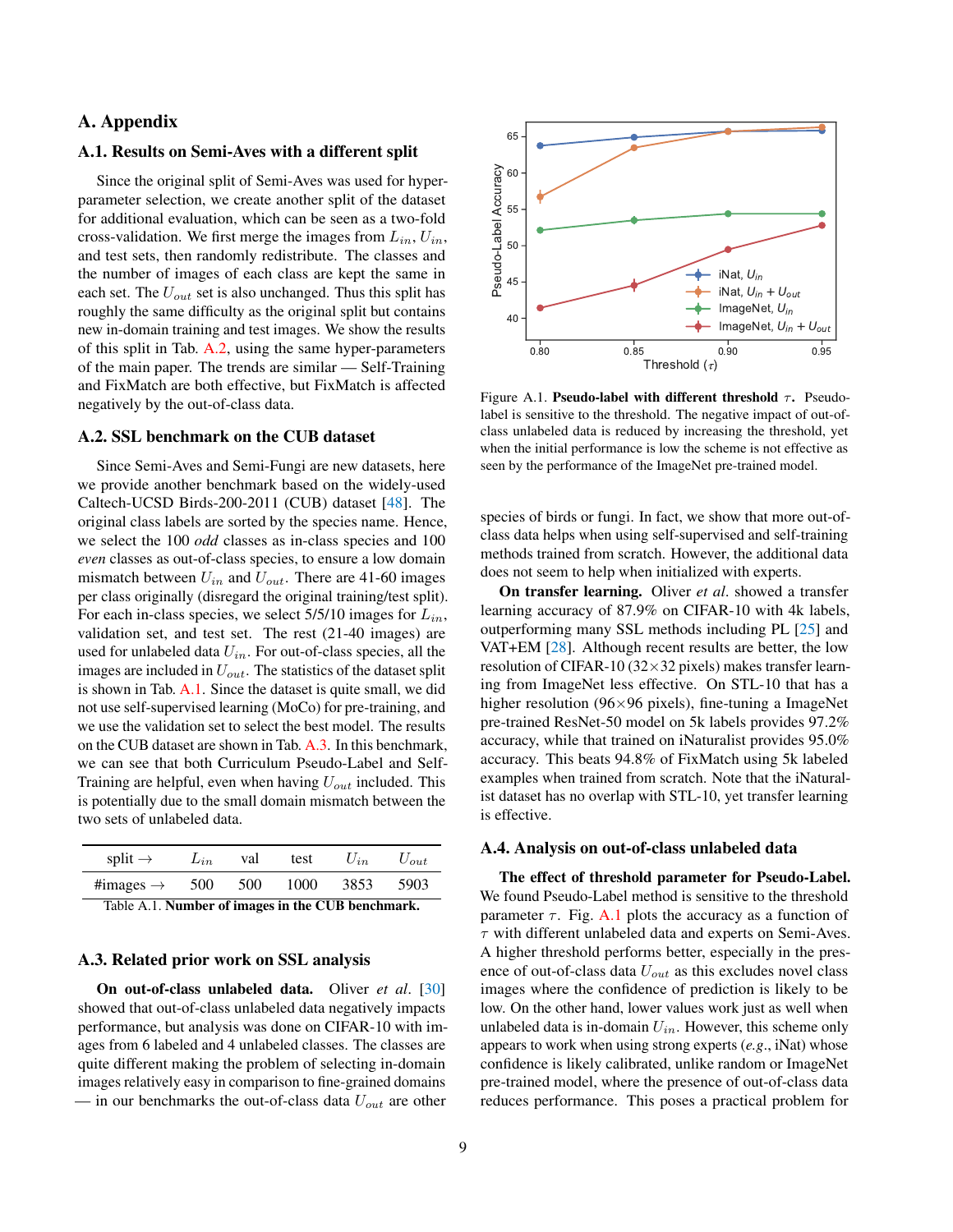<span id="page-9-3"></span>

|            | Method                      |      | from scratch     |      | from ImageNet    |      | from iNat |  |
|------------|-----------------------------|------|------------------|------|------------------|------|-----------|--|
|            |                             | Top1 | Top <sub>5</sub> | Top1 | Top <sub>5</sub> | Top1 | Top5      |  |
|            | Supervised baseline         | 21.8 | 42.9             | 51.9 | 76.0             | 66.7 | 85.9      |  |
|            | Supervised oracle           | 56.0 | 78.7             | 71.9 | 89.4             | 76.7 | 91.2      |  |
|            | Pseudo-Label [25]           | 18.0 | 37.4             | 54.3 | 79.1             | 66.3 | 86.4      |  |
|            | Curriculum Pseudo-Label [8] | 20.0 | 41.5             | 53.4 | 79.0             | 70.0 | 88.7      |  |
| $U_{in}$   | FixMatch [39]               | 24.0 | 47.6             | 58.2 | 79.6             | 70.4 | 88.2      |  |
|            | Self-Training               | 23.7 | 45.1             | 53.9 | 76.8             | 67.6 | 86.4      |  |
|            | MoCo $[18]$                 | 28.5 | 54.7             | 52.8 | 79.2             | 69.4 | 88.3      |  |
|            | $MoCo + Self-Training$      | 34.0 | 58.9             | 56.6 | 80.1             | 71.1 | 88.3      |  |
|            | Pseudo-Label [25]           | 11.8 | 30.7             | 53.6 | 78.1             | 66.8 | 86.4      |  |
| $U_{out}$  | Curriculum Pseudo-Label [8] | 21.3 | 42.1             | 53.8 | 79.4             | 69.9 | 88.5      |  |
| $U_{in}$ + | FixMatch [39]               | 17.5 | 39.7             | 50.8 | 74.4             | 65.1 | 85.1      |  |
|            | Self-Training               | 23.0 | 45.0             | 54.3 | 77.1             | 68.0 | 86.1      |  |
|            | MoCo $[18]$                 | 37.9 | 65.4             | 51.0 | 78.6             | 68.5 | 87.8      |  |
|            | $MoCo + Self-Training$      | 40.8 | 66.8             | 55.0 | 80.2             | 68.9 | 87.9      |  |

<span id="page-9-0"></span>Table A.2. Results on Semi-Aves benchmark with a different split. Using the same hyper-parameters, we can see similar conclusions here as using the original split. Overall, Self-Training and FixMatch are effective but out-of-class data often hurts the performance.

|                                              | Method                                                                             | from scratch                 |                              | from ImageNet                |                              | from iNat                    |                              |
|----------------------------------------------|------------------------------------------------------------------------------------|------------------------------|------------------------------|------------------------------|------------------------------|------------------------------|------------------------------|
|                                              |                                                                                    | Top1                         | Top5                         | Top1                         | Top5                         | Top1                         | Top5                         |
|                                              | Supervised baseline<br>Supervised oracle                                           | 11.1<br>68.5                 | 27.4<br>87.8                 | 58.7<br>84.5                 | 85.8<br>97.1                 | 77.3<br>90.0                 | 94.2<br>98.0                 |
| $\mathcal{U}_{in}$                           | Pseudo-Label [25]<br>Curriculum Pseudo-Label [8]<br>FixMatch [39]<br>Self-Training | 13.5<br>14.5<br>10.7<br>12.6 | 32.1<br>31.4<br>26.6<br>29.8 | 57.0<br>57.3<br>53.2<br>61.3 | 85.3<br>84.7<br>79.8<br>86.3 | 78.3<br>80.1<br>81.6<br>80.6 | 95.7<br>96.7<br>95.2<br>95.8 |
| $U_{out}$<br>$^{+}$<br>$U_{\boldsymbol{in}}$ | Pseudo-Label [25]<br>Curriculum Pseudo-Label [8]<br>FixMatch [39]<br>Self-Training | 11.9<br>12.9<br>10.7<br>12.2 | 30.8<br>32.3<br>27.1<br>29.2 | 59.1<br>59.6<br>52.8<br>61.4 | 86.1<br>86.5<br>81.7<br>85.9 | 77.7<br>81.2<br>78.6<br>79.9 | 94.8<br>96.8<br>95.7<br>96.0 |

<span id="page-9-1"></span>Table A.3. SSL benchmark on the CUB dataset. In this benchmark, we can see both Curriculum Pseudo-Label and Self-Training are helpful, even with out-of-class unlabeled data.



<span id="page-9-2"></span>Figure A.2. Predictions of unlabeled data using a supervised model. We plot the distribution of the predictions of data from  $U_{in}$  and  $U_{out}$ . Specifically, we plot the maximum probability of the class predictions (left), entropy of the predictions (middle), and the distillation loss between the teacher and student model before the training starts (right). Unlabeled data from the same distribution tend to have a higher maximum probability, a lower entropy, or a higher distillation loss.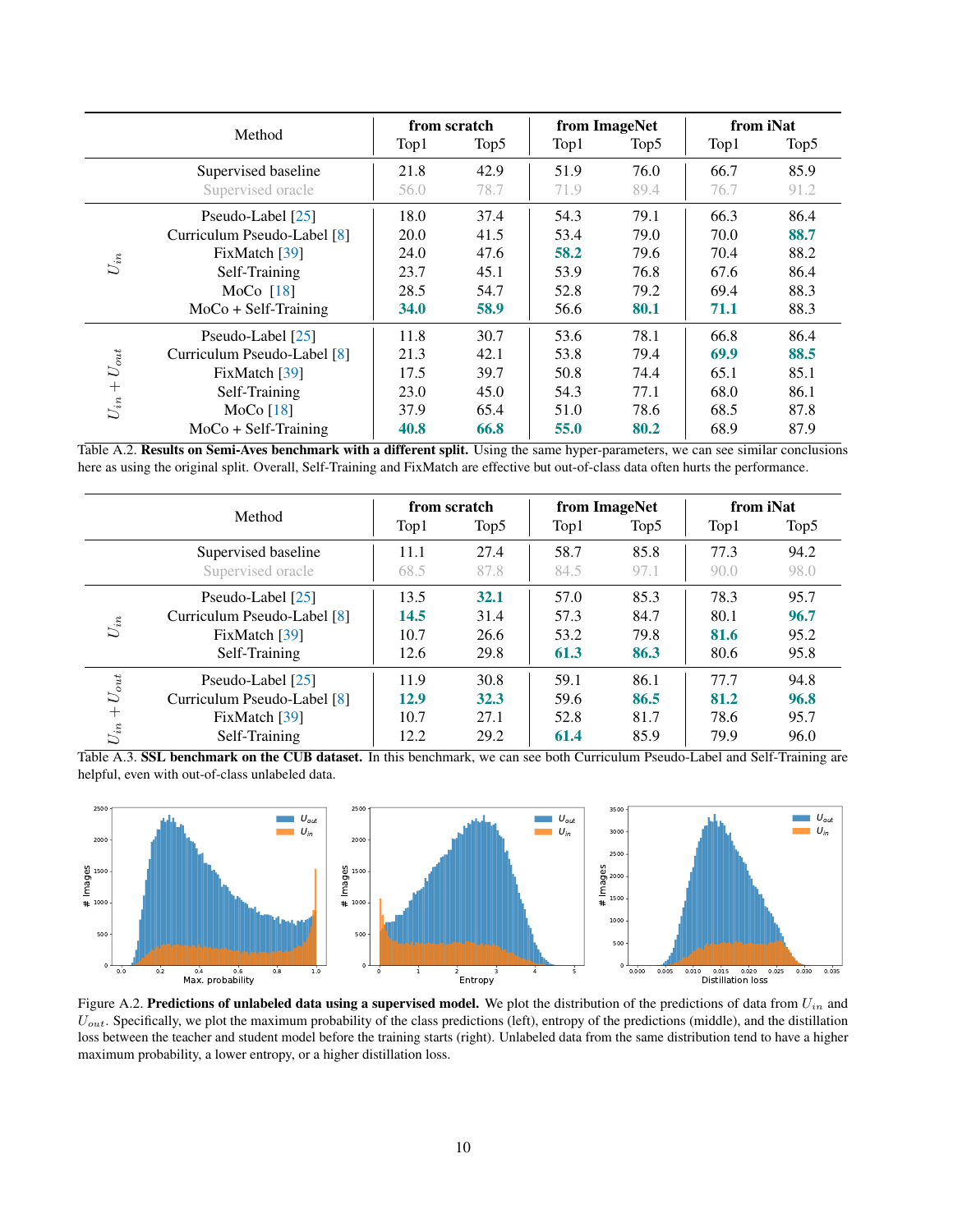this method — increasing the threshold increases robustness but reduces the amount of unlabeled data that is used during training.

#### A.5. The effect of out-of-class unlabeled data.

To see how the domain mismatch between  $U_{in}$  and  $U_{out}$ can affect SSL methods, we analyze the predictions of the unlabeled data. We use the supervised model trained on  $L_{in}$ to compute the predictions of the unlabeled data on the Semi-Aves dataset. We plot the histogram of the maximum probability and the entropy of the predictions of  $U_{in}$  and  $U_{out}$  in Fig. [A.2](#page-9-2) (left and middle). We also plot the distribution of the distillation loss, which is calculated between the supervised model (teacher) and the ImageNet pre-trained model (student), with a temperature  $T = 1$  (Fig. [A.2](#page-9-2) right). This is in the beginning of the self-training process and the last layer of the student model is randomly initialized. Overall, the model is generally more uncertain about the out-of-class data, which often has a higher entropy or a smaller maximum probability. The distillation loss on  $U_{in}$  is also often higher than that of  $U_{out}$ , suggesting the model focuses more on those from  $U_{in}$  during training. However, there is still a good amount of data from  $U_{out}$  having a high maximum probability, which has a negative impact for pseudo-label methods.

#### A.6. Implementation details of FixMatch

For FixMatch, we used the official Tensorflow code and a PyTorch re-implementation for our experiments. The Py-Torch version did reproduce the results on CIFAR-10 with 4000 labels (95.68% vs 95.74% reported in the paper). We found the optimization details such as learning rate, batch size, and number of epochs to be crucial for FixMatch. Due to the limitation of our resources, we can only use a batch size of 64 for labeled data (and 320 for unlabeled data), where the original paper used a batch size of 1024 (and 5120 for unlabeled data). Since there is small discrepancy between the two implementations, we reported the best result among the two for each setting: Tensorflow version for training from scratch and PyTorch version when using expert models.

### A.7. Value for computing

Among the SSL methods, Pseudo-Label requires the least amount of computation, but it does not uniformly lead to improvements in our benchmark. Curriculum Pseudo-Label trains a model several times (six in our implementation), hence is more expensive, though the performance saturates after the first few iterations. FixMatch requires more training epochs and is the most time-consuming comparing to other SSL methods, but the performance is the best when having expert model with in-class unlabeled data only. Selftraining only needs two rounds of training, one for training

the teacher model and one for the student. However, it is often the best and is more robust to out-of-class data.

# References

- <span id="page-10-0"></span>[1] *2018 FGVCx Fungi Classification Challenge*. [https://](https://github.com/visipedia/fgvcx_fungi_comp) [github.com/visipedia/fgvcx\\_fungi\\_comp](https://github.com/visipedia/fgvcx_fungi_comp). [2,](#page-1-1) [4,](#page-3-3) [5](#page-4-2)
- <span id="page-10-7"></span>[2] Ben Athiwaratkun, Marc Finzi, Pavel Izmailov, and Andrew Gordon Wilson. There are many consistent explanations of unlabeled data: Why you should average. *ICLR*, 2019. [3](#page-2-1)
- <span id="page-10-6"></span>[3] Philip Bachman, Ouais Alsharif, and Doina Precup. Learning with pseudo-ensembles. In *NeurIPS*, 2014. [3](#page-2-1)
- <span id="page-10-3"></span>[4] Yoshua Bengio, Jérôme Louradour, Ronan Collobert, and Jason Weston. Curriculum learning. In *ICML*, 2009. [3](#page-2-1)
- <span id="page-10-11"></span>[5] David Berthelot, Nicholas Carlini, Ekin D Cubuk, Alex Kurakin, Kihyuk Sohn, Han Zhang, and Colin Raffel. Remixmatch: Semi-supervised learning with distribution alignment and augmentation anchoring. *ICLR*, 2020. [3](#page-2-1)
- <span id="page-10-10"></span>[6] David Berthelot, Nicholas Carlini, Ian Goodfellow, Nicolas Papernot, Avital Oliver, and Colin A Raffel. Mixmatch: A holistic approach to semi-supervised learning. In *NeurIPS*, 2019. [3](#page-2-1)
- <span id="page-10-13"></span>[7] Cristian Buciluă, Rich Caruana, and Alexandru Niculescu-Mizil. Model compression. In *Proceedings of the 12th ACM SIGKDD international conference on Knowledge discovery and data mining*, pages 535–541, 2006. [5](#page-4-2)
- <span id="page-10-1"></span>[8] Paola Cascante-Bonilla, Fuwen Tan, Yanjun Qi, and Vicente Ordonez. Curriculum labeling: Self-paced pseudo-labeling for semi-supervised learning. *AAAI*, 2021. [2,](#page-1-1) [3,](#page-2-1) [4,](#page-3-3) [6,](#page-5-2) [10](#page-9-3)
- <span id="page-10-2"></span>[9] Ting Chen, Simon Kornblith, Kevin Swersky, Mohammad Norouzi, and Geoffrey Hinton. Big self-supervised models are strong semi-supervised learners. *NeurIPS*, 2020. [2,](#page-1-1) [3,](#page-2-1) [5](#page-4-2)
- <span id="page-10-16"></span>[10] Xinlei Chen, Haoqi Fan, Ross Girshick, and Kaiming He. Improved baselines with momentum contrastive learning. *arXiv preprint arXiv:2003.04297*, 2020. [7](#page-6-1)
- <span id="page-10-8"></span>[11] Ekin D Cubuk, Barret Zoph, Jonathon Shlens, and Quoc V Le. Randaugment: Practical automated data augmentation with a reduced search space. In *Proceedings of the IEEE/CVF Conference on Computer Vision and Pattern Recognition Workshops*, pages 702–703, 2020. [3,](#page-2-1) [5,](#page-4-2) [7](#page-6-1)
- <span id="page-10-9"></span>[12] Terrance DeVries and Graham W Taylor. Improved regularization of convolutional neural networks with cutout. *arXiv preprint arXiv:1708.04552*, 2017. [3](#page-2-1)
- <span id="page-10-14"></span>[13] Tommaso Furlanello, Zachary C Lipton, Michael Tschannen, Laurent Itti, and Anima Anandkumar. Born again neural networks. *ICML*, 2018. [5](#page-4-2)
- <span id="page-10-12"></span>[14] Spyros Gidaris, Praveer Singh, and Nikos Komodakis. Unsupervised representation learning by predicting image rotations. In *ICLR*, 2018. [3](#page-2-1)
- <span id="page-10-5"></span>[15] Yves Grandvalet and Yoshua Bengio. Semi-supervised learning by entropy minimization. In *NeurIPS*, 2005. [3](#page-2-1)
- <span id="page-10-15"></span>[16] Saurabh Gupta, Judy Hoffman, and Jitendra Malik. Cross modal distillation for supervision transfer. In *CVPR*, 2016. [5](#page-4-2)
- <span id="page-10-4"></span>[17] Guy Hacohen and Daphna Weinshall. On the power of curriculum learning in training deep networks. *ICML*, 2019. [3](#page-2-1)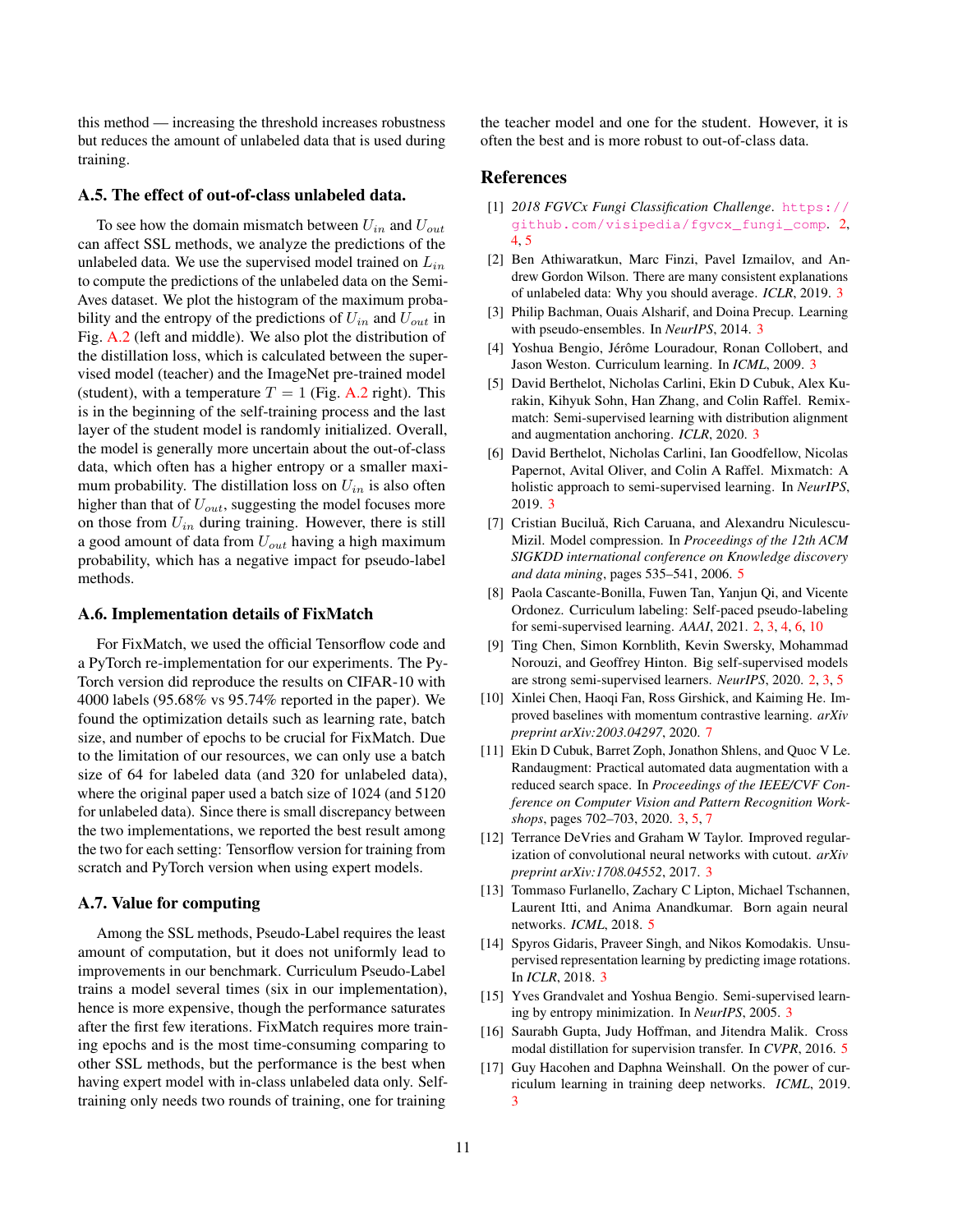- <span id="page-11-6"></span>[18] Kaiming He, Haoqi Fan, Yuxin Wu, Saining Xie, and Ross Girshick. Momentum contrast for unsupervised visual representation learning. In *CVPR*, 2020. [2,](#page-1-1) [3,](#page-2-1) [5,](#page-4-2) [6,](#page-5-2) [10](#page-9-3)
- <span id="page-11-30"></span>[19] Kaiming He, Xiangyu Zhang, Shaoqing Ren, and Jian Sun. Identity mappings in deep residual networks. In *European conference on computer vision*, pages 630–645. Springer, 2016. [5](#page-4-2)
- <span id="page-11-27"></span>[20] Geoffrey Hinton, Oriol Vinyals, and Jeff Dean. Distilling the knowledge in a neural network. *arXiv preprint arXiv:1503.02531*, 2015. [5](#page-4-2)
- <span id="page-11-24"></span>[21] R Devon Hjelm, Alex Fedorov, Samuel Lavoie-Marchildon, Karan Grewal, Phil Bachman, Adam Trischler, and Yoshua Bengio. Learning deep representations by mutual information estimation and maximization. In *ICLR*, 2019. [3](#page-2-1)
- <span id="page-11-33"></span>[22] Simon Kornblith, Jonathon Shlens, and Quoc V Le. Do better imagenet models transfer better? In *CVPR*, 2019. [7](#page-6-1)
- <span id="page-11-20"></span>[23] Chia-Wen Kuo, Chih-Yao Ma, Jia-Bin Huang, and Zsolt Kira. Featmatch: Feature-based augmentation for semi-supervised learning. *ECCV*, 2020. [3](#page-2-1)
- <span id="page-11-15"></span>[24] Samuli Laine and Timo Aila. Temporal ensembling for semisupervised learning. *ICLR*, 2017. [3](#page-2-1)
- <span id="page-11-4"></span>[25] Dong-Hyun Lee. Pseudo-label: The simple and efficient semi-supervised learning method for deep neural networks. In *Workshop on challenges in representation learning, ICML*, 2013. [2,](#page-1-1) [3,](#page-2-1) [4,](#page-3-3) [6,](#page-5-2) [9,](#page-8-2) [10](#page-9-3)
- <span id="page-11-32"></span>[26] Ilya Loshchilov and Frank Hutter. Sgdr: Stochastic gradient descent with warm restarts. *arXiv preprint arXiv:1608.03983*, 2016. [7](#page-6-1)
- <span id="page-11-13"></span>[27] Geoffrey J McLachlan. Iterative reclassification procedure for constructing an asymptotically optimal rule of allocation in discriminant analysis. *Journal of the American Statistical Association*, 70(350):365–369, 1975. [3](#page-2-1)
- <span id="page-11-18"></span>[28] Takeru Miyato, Shin-ichi Maeda, Masanori Koyama, and Shin Ishii. Virtual adversarial training: a regularization method for supervised and semi-supervised learning. *IEEE transactions on pattern analysis and machine intelligence*, 41(8):1979– 1993, 2018. [3,](#page-2-1) [9](#page-8-2)
- <span id="page-11-22"></span>[29] Mehdi Noroozi and Paolo Favaro. Unsupervised learning of visual representations by solving jigsaw puzzles. In *ECCV*, 2016. [3](#page-2-1)
- <span id="page-11-7"></span>[30] Avital Oliver, Augustus Odena, Colin A Raffel, Ekin Dogus Cubuk, and Ian Goodfellow. Realistic evaluation of deep semi-supervised learning algorithms. In *NeurIPS*, 2018. [2,](#page-1-1) [3,](#page-2-1) [4,](#page-3-3) [7,](#page-6-1) [9](#page-8-2)
- <span id="page-11-11"></span>[31] Chapelle Olivier, Scholkopf Bernhard, and Zien Alexander. Semi-supervised learning. 20(3):542–542, 2006. [3](#page-2-1)
- <span id="page-11-25"></span>[32] Aaron van den Oord, Yazhe Li, and Oriol Vinyals. Representation learning with contrastive predictive coding. *arXiv preprint arXiv:1807.03748*, 2018. [3,](#page-2-1) [5](#page-4-2)
- <span id="page-11-31"></span>[33] Adam Paszke, Sam Gross, Francisco Massa, Adam Lerer, James Bradbury, Gregory Chanan, Trevor Killeen, Zeming Lin, Natalia Gimelshein, Luca Antiga, et al. Pytorch: An imperative style, high-performance deep learning library. In *NeurIPS*, 2019. [7](#page-6-1)
- <span id="page-11-16"></span>[34] Antti Rasmus, Mathias Berglund, Mikko Honkala, Harri Valpola, and Tapani Raiko. Semi-supervised learning with ladder networks. In *NeurIPS*, 2015. [3](#page-2-1)
- <span id="page-11-23"></span>[35] Sylvestre-Alvise Rebuffi, Sebastien Ehrhardt, Kai Han, Andrea Vedaldi, and Andrew Zisserman. Semi-supervised learning with scarce annotations. In *Proceedings of the IEEE/CVF Conference on Computer Vision and Pattern Recognition Workshops*, pages 762–763, 2020. [3](#page-2-1)
- <span id="page-11-0"></span>[36] Olga Russakovsky, Jia Deng, Hao Su, Jonathan Krause, Sanjeev Satheesh, Sean Ma, Zhiheng Huang, Andrej Karpathy, Aditya Khosla, Michael Bernstein, Alexander C. Berg, and Li Fei-Fei. ImageNet Large Scale Visual Recognition Challenge. *International Journal of Computer Vision (IJCV)*, 115(3):211– 252, 2015. [1,](#page-0-1) [5](#page-4-2)
- <span id="page-11-17"></span>[37] Mehdi Sajjadi, Mehran Javanmardi, and Tolga Tasdizen. Regularization with stochastic transformations and perturbations for deep semi-supervised learning. In *NeurIPS*, 2016. [3](#page-2-1)
- <span id="page-11-14"></span>[38] H Scudder. Probability of error of some adaptive patternrecognition machines. *IEEE Transactions on Information Theory*, 11(3):363–371, 1965. [3](#page-2-1)
- <span id="page-11-5"></span>[39] Kihyuk Sohn, David Berthelot, Chun-Liang Li, Zizhao Zhang, Nicholas Carlini, Ekin D Cubuk, Alex Kurakin, Han Zhang, and Colin Raffel. Fixmatch: Simplifying semi-supervised learning with consistency and confidence. In *NeurIPS*, 2020. [2,](#page-1-1) [3,](#page-2-1) [6,](#page-5-2) [7,](#page-6-1) [10](#page-9-3)
- <span id="page-11-28"></span>[40] Jong-Chyi Su and Subhransu Maji. Adapting models to signal degradation using distillation. In *BMVC*, 2017. [5](#page-4-2)
- <span id="page-11-2"></span>[41] Jong-Chyi Su and Subhransu Maji. The semi-supervised inaturalist-aves challenge at fgvc7 workshop, 2021. [1,](#page-0-1) [2,](#page-1-1) [4](#page-3-3)
- <span id="page-11-9"></span>[42] Jong-Chyi Su, Subhransu Maji, and Bharath Hariharan. When does self-supervision improve few-shot learning? In *ECCV*, 2020. [2,](#page-1-1) [3](#page-2-1)
- <span id="page-11-19"></span>[43] Antti Tarvainen and Harri Valpola. Weight-averaged, consistency targets improve semi-supervised deep learning results. *CoRR" vol. abs/1703*, 2017, 1780. [3](#page-2-1)
- <span id="page-11-26"></span>[44] Yonglong Tian, Dilip Krishnan, and Phillip Isola. Contrastive representation distillation. *ICLR*, 2020. [3,](#page-2-1) [5](#page-4-2)
- <span id="page-11-12"></span>[45] Jesper E Van Engelen and Holger H Hoos. A survey on semisupervised learning. *Machine Learning*, 109(2):373–440, 2020. [3](#page-2-1)
- <span id="page-11-1"></span>[46] Grant Van Horn, Oisin Mac Aodha, Yang Song, Yin Cui, Chen Sun, Alex Shepard, Hartwig Adam, Pietro Perona, and Serge Belongie. The inaturalist species classification and detection dataset. In *CVPR*, 2018. [1,](#page-0-1) [4,](#page-3-3) [5](#page-4-2)
- <span id="page-11-21"></span>[47] Vikas Verma, Alex Lamb, Juho Kannala, Yoshua Bengio, and David Lopez-Paz. Interpolation consistency training for semi-supervised learning. In *International Joint Conference on Artificial Intelligence*, 2019. [3](#page-2-1)
- <span id="page-11-3"></span>[48] C. Wah, S. Branson, P. Welinder, P. Perona, and S. Belongie. The Caltech-UCSD Birds-200-2011 Dataset. Technical Report CNS-TR-2011-001, California Institute of Technology, 2011. [2,](#page-1-1) [9](#page-8-2)
- <span id="page-11-10"></span>[49] Bram Wallace and Bharath Hariharan. Extending and analyzing self-supervised learning across domains. In *ECCV*, 2020. [2](#page-1-1)
- <span id="page-11-29"></span>[50] Zhirong Wu, Yuanjun Xiong, Stella X Yu, and Dahua Lin. Unsupervised feature learning via non-parametric instance discrimination. In *CVPR*, 2018. [5](#page-4-2)
- <span id="page-11-8"></span>[51] Qizhe Xie, Zihang Dai, Eduard Hovy, Minh-Thang Luong, and Quoc V Le. Unsupervised data augmentation for consistency training. *NeurIPS*, 2020. [2,](#page-1-1) [3](#page-2-1)